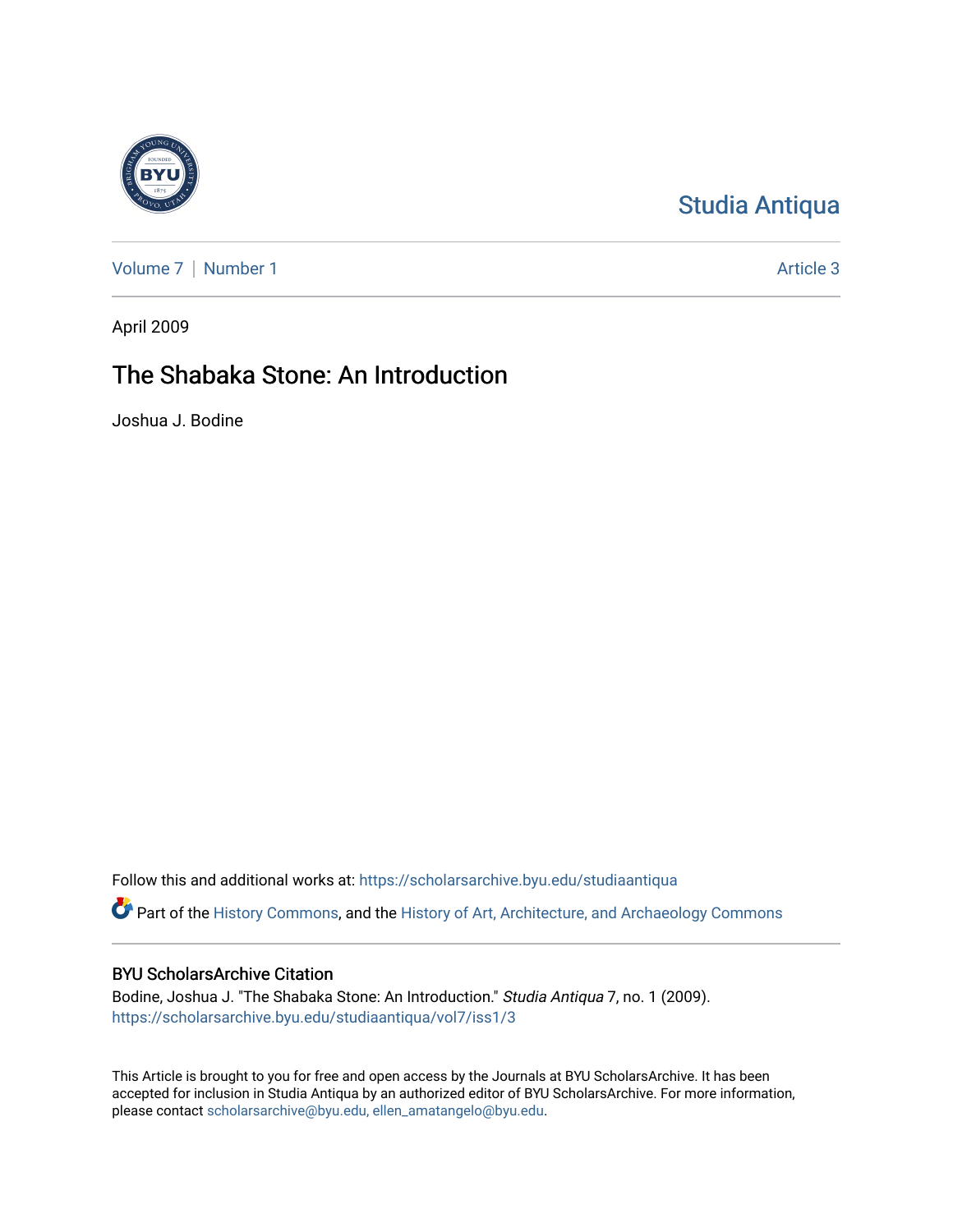## the shabaka stone: an introduction

#### Joshua J. Bodine

#### **Introduction**<sup>1</sup>

Tucked away in the north end of room 4, among the collections in the British Museum's Department of Ancient Egypt and Sudan, is a little known antiquity of Egypt from the 25<sup>th</sup> Dynasty: a stela known as the Shabaka Stone.<sup>2</sup> This obscure stone and its contents were a mystery for nearly one hun-

<sup>1</sup>. The aim of this paper is to provide an easily-accessible, introductory treatment of the Shabaka Stone in the English language, one which deals with many of the important aspects of the stone together in one article. Excepting a couple articles written by Wim van den Dungen and posted to his internet site, such a publication does not really exist (at least that I could find in the process of my own research). Many of the earlier and important treatments (and even recent ones) are in German or French, or are old and not easy to come by for the average interested reader. Even then, some of these treatments do not deal with all aspects of the stela. As for the few English translations that have been offered over the years, these generally contain very short introductions and editorial remarks along with the translated text or simply portions of it, but are generally lacking in matters pertaining to the physical aspects of the stone and other areas. As well, some treatments are focused on specific topics thus omitting others—such as dating the stone and its ideas, discrediting it as a "dramatic" text, or focusing on an exposition and interpretation of the myth of creation recorded on the stone. Even the most recent treatment, though important, is only a short article that highlights some new findings. For these reasons, and others, it is my hope that this paper will fill a gap for interested readers, understanding that it is far from comprehensive in its approach (a soon-to-be-published dissertation by Amr El Hawary should fulfill that responsibility). This in mind, at the outset, thanks should be given to Mr. Wim van den Dungen, whose articles offered helpful points of reference (see http://www.maat.sofiatopia.org/shabaka.htm and http://www.maat.sofiatopia.org/memphis.htm), and who was kind enough to give of his time in locating some otherwise difficult-to-obtain sources, as well as for providing invaluable, high-resolution photographs for individual analysis. Appreciation is also due to Dr. Amr El Hawary who provided a reprint of his own important article (copy in my possession) on the subject.

<sup>2</sup>. "Little known" is perhaps an understatement as it seems that even a number of British Museum personnel were not familiar with it. While visiting the museum in 2006, upon asking some of the staff members where she could find it, my wife was led on a hunt that took her through two different floors and five museum employees before someone was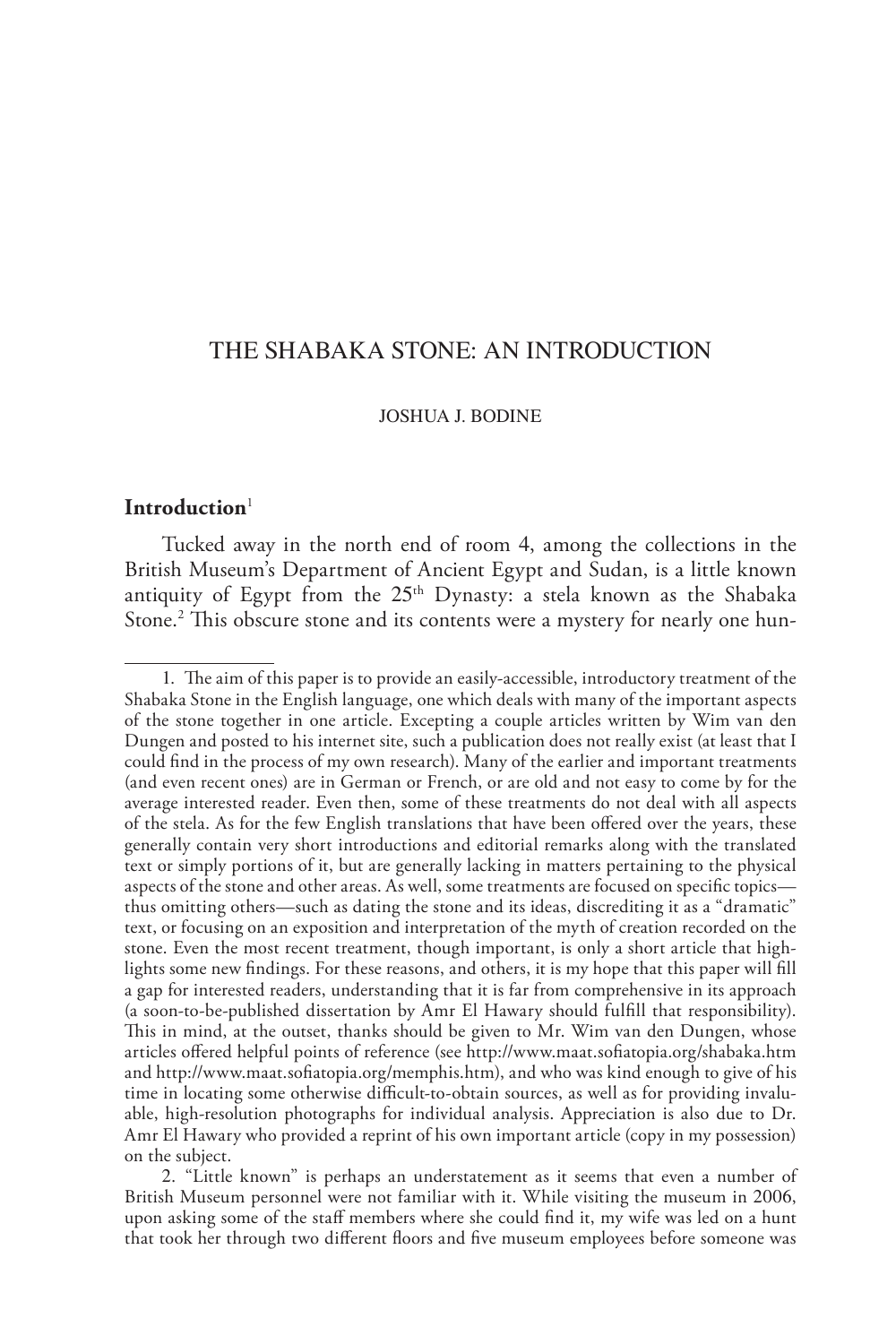dred years after its arrival to the museum, before being deciphered in 1901 by the first American Egyptologist, James Henry Breasted. After examining the stone thoroughly and painstakingly copying the inscription by hand, Breasted subsequently offered the first translation and interpretation of the text.<sup>3</sup> It took many years though—and several scholars—to work through details of various aspects of the stone, a process Breasted merely set in motion.<sup>4</sup> Yet, even though a good understanding of this relic has been established, according to the most recent researcher, work on the stone is far from being completed.<sup>5</sup> What follows is intended as an introductory treatment of this fascinating stela—both the stone itself and its contents—with remarks about its origin and history, its composition, physical measurements and surface layout, and an interpretation of the inscription it bears along with a brief explication of its importance and significance both then and now.

### **Origin and History of the Stone**

*The Kingdom of Kush and the* 25*th Dynasty (*747–656 bce*)*. 6 Long after the demise of the dynasties of Egypt's New Kingdom period (dynasties 18–20: 1550–1069 bce), in the turmoil of what Egyptologists refer to as the Third Intermediate period<sup>7</sup> (dynasties 21–25; 1069–664 BCE), a new political power to the south of Egypt began to look northward from their center at Napata (modern-day Sudan). This was the ancient kingdom of Kush/Nubia<sup>8</sup> and a stela of the period

5. Amr El Hawary, "New Findings about the Memphite Theology," in *Proceedings of the Ninth International Congress of Egyptologists* (ed. Jean-Claude Goyon and Christine Cardin; Leuven: Peeters, 2007), 1:574. Due to be published very soon (personal communication), El Hawary promises a comprehensive examination of the Shabaka Stone in his dissertation expected to become the new authority—on the subject.

6. All ancient dates follow the chronology set forth in the list provided in Ian Shaw, ed., The Oxford History of Ancient Egypt (Oxford: Oxford University Press, 2000), 479–83.

7. The summary of events to follow for this period leans upon the survey by John Taylor, "The Third Intermediate Period (1069–664 bce)," in The Oxford History of Ancient Egypt, 324–63.

8. For a treatment of the kingdom and civilization of Kush see William Y. Adams, "The Kingdom and Civilization of Kush in Northeast Africa," in *Civilizations of the* 

able to direct her to it (perhaps due to the title "Black Basalt Mythological Text").

<sup>3</sup>. See James H. Breasted, "The Philosophy of a Memphite Priest," *Zeitschrift für ägyptische Sprache und Altertumskunde* 39 (1901): 39–54.

<sup>4</sup>. The studies of Adolf Erman, Kurt Sethe (his was the definitive work on the subject), and Hermann Junker were influential in establishing a good understanding of the text and opening up the field for later researchers. See Adolf Erman, "Ein Denkmal memphitischer Theologie," *Sitzungsberichte der Königlich preussischen Akademie der Wissenschaften* 42 (1911): 916–50; Kurt Sethe, "Das 'Denkmal memphitischer Theologie', der Schabakostein des Britischen Museums," *Untersuchungen zur Geschicte und Altertumskunde Äegyptens* 10 (1928); Hermann Junker, *Die Götterlehre von Memphis (Schabaka-Inschrift), Abhandlungen der Preussischen Akademie der Wissenschaften, Philosophisch-historische Klasse*, 1939 no. 23 (Berlin: Akademie der Wissenschaften, 1940); Hermann Junker, *Die politsche Lehre von Memphis, Abhandlungen der Preussischen Akademie der Wissenschaften, Philosophisch-historische Klasse* 1941 no. 6 (Berlin: Akademie der Wissenschaften, 1941).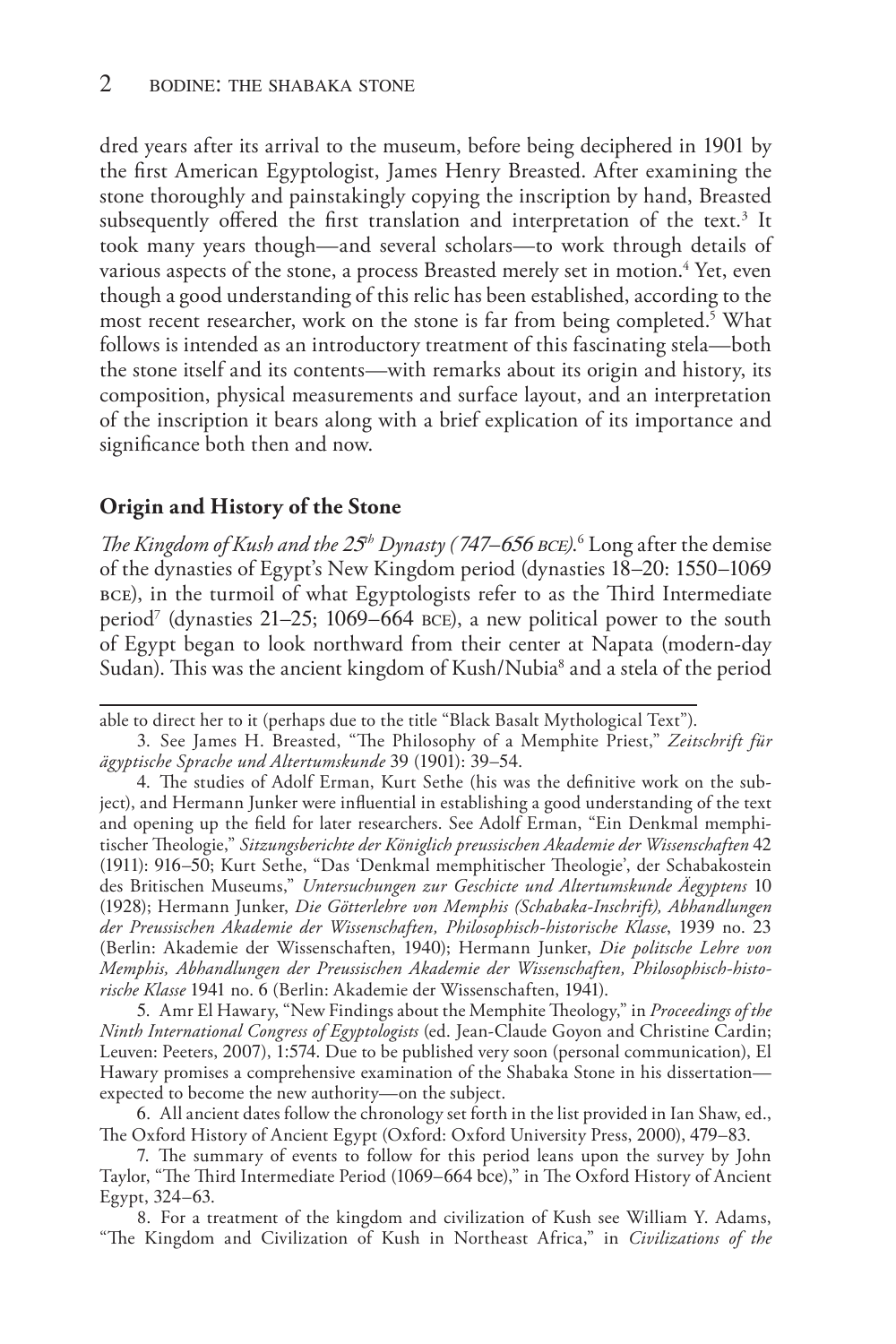confirms the Kushite kingdom as a "full-fledged power" by the time they invaded Egypt.9 Though they were not Egyptian in origin, the Kushite kingdom and its peoples had long been entrenched in Egyptian culture and customs and dominated by Egypt—since Early Dynastic times (ca. 3000–2686 bce). With Egypt weakened and divided, the rulers of Kush, as "strong contenders for power over Egypt,"10 wanted their turn at ruling one of the great civilizations of the ancient Near East.

Around 750 bce, the Kushite ruler Kashta seems to have asserted his influence towards Egypt, but it was left to his son Piye (747–716 bce) to follow through with military expeditions that eventually gained him temporary control over Upper (southern) and Lower (northern) Egypt, and the obeisance of various local rulers who were the remnants of the declining Libyan dynasts. Content to leave his new vassals in control of their local territories, shortly after his conquests Piye returned to his homeland for the remainder of his reign. Under such circumstances, it wasn't long before one of the provincial rulers claimed the status of king and so began the 24<sup>th</sup> Dynasty (what was to be the last of the Libyan period). However, Piye's successor and brother,<sup>11</sup> Shabaka  $(716–702 \text{ BCE}^{12})$ , wasn't about to allow such ambitions to continue under his rule. Not long after his ascension to the throne, sometime in 716 bce, Shabaka launched a new invasion of Egypt, reconquered the Delta area, and took up permanent residence there, thus inaugurating the rule of the 25<sup>th</sup> Dynasty over a united Egypt.13 With such a feat accomplished Egypt now had a dynasty of Ethiopian-born, black African kings.

Scholars have come to recognize the  $25<sup>th</sup>$  Dynasty as a period of renewal, where the Kushite kings intentionally sought to establish an "ideological link with the great eras of Egypt's past . . . leading to a revivial of artistic, literary,

*Ancient Near East* (ed. Jack M. Sasson; Peabody, Mass.: Hendrickson, 2006), 2:775–89, and László Török, *The Kingdom of Kush: Handbook of the Napatan-Meriotic Civilization* (Handbook of Oriental Societies: The Near and Middle East 31; Leiden: Brill, 1998).

9. James H. Breasted, ed., Ancient Records of Egypt (Chicago: University of Illinois Press, 2001), 4:406–07.

10. Taylor, "The Third Intermediate Period (1069–664 bce)," 331.

11. Determining the relationships of the Kushite kings is not exactly an easy task; however, many scholars believe Shabaka to have been Piye's brother. For an easily-accessible overview of the royal family of Kush, see Aidan Dodson and Dyan Hilton, *The Complete Royal Families of Ancient Egypt* (New York: Thames & Hudson, 2004), 235–37.

12. This date has recently been questioned since new evidence, deriving from an official Assyrian inscription dated to 706 bce and accepted by some Egyptologists, states that Shabaka died that year or the year before.

13. Though Piye was in a sense the first ruler of the  $25<sup>th</sup>$  Dynasty, he never really exercised complete control over lower Egypt as its sole ruler; after his military ventures from his homeland as far as Memphis, he was content to leave things in the hands of local overlords while he went back to his native Kush for the remainder of his reign. Under these circumstances, what scholars now recognize as the 24<sup>th</sup> Dynasty was allowed to emerge during his absence, thus overlapping dynasties somewhat. It was not until Shabaka deposed the  $24<sup>th</sup>$ Dynasty, however, and set himself up in Memphis—where he resided at least some of the time—that a 25<sup>th</sup> Dynasty that ruled over a united Egypt can be talked about.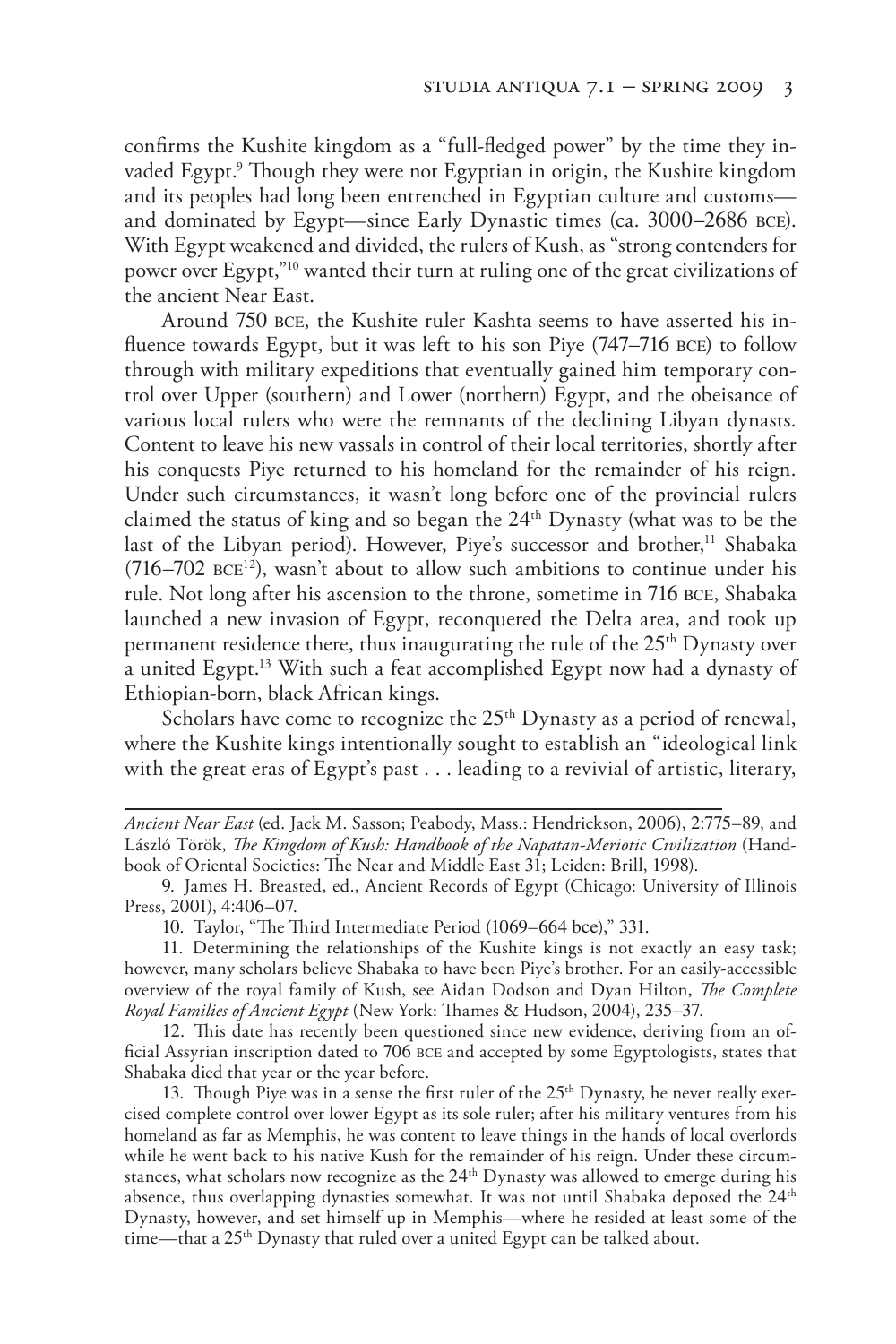and religious trends drawing inspiration from earlier ages."14 The Kushite kings went to great lengths to restore the glory of Egypt in their own reigns with monumental construction projects reminiscent of earlier times. Moreover, at least some of the Kushite kings seemed to possess a genuine reverence and sincere respect for Egyptian customs and traditions—especially religious ones—and sought to support its ancient practices.15 They did not see themselves as foreign invaders and conquerors, but as Egyptians in culture and religion, who would restore the greatness that was Egypt. For almost a hundred years, before being conquered by an invading Assyria, the black African kings from Kush, in their attempts to renew the splendor and glory of Egypt's former days, thus ruled in the likeness of the kings of old, and can be remembered as great kings of their own time.

The Kushite kings' sincerity, respect, and good intentions, were surely not simply an expression of supreme piety or reverence for Egyptian customs though; there were of course political reasons for their actions. "The Kushite rulers," explains historian John Taylor, "sought to strengthen their legitimacy by posing as champions of ancient tradition." In order to legitimize their rule and seek acceptance as authentic Egyptian rulers, they intentionally cast themselves and their reigns in the mold of those of the Old Kingdom (2686–2125 bce). Such deliberate acts overtly connected the Kushite kings with an archaic period of Egypt and helped them sustain an image of greatness. A sometimes common feature of Egyptian culture, scholars refer to efforts of this kind as "archaism[s]," and these endeavors seemed to escalate in the eighth and seventh centuries b.c.e., precisely the period of Shabaka and his stone.16

*Memphis, the Temple of Ptah, and Shabaka's Stone*. Lying about 12 miles south of modern-day Cairo, on the west bank of the Nile, is the ancient city of Memphis (now only in ruins).17 Memphis, located between Lower and Upper Egypt at the tip of the Nile Delta (no doubt a factor in its choice as capital of a unified Egypt, having been known anciently by the epithet "That which binds the Two Lands") was the site of the first royal administrative headquarters of Egypt and long served as an important religious center. It was the residence of the kings of the Early Dynastic and Old Kingdom periods as well as many succeeding kings. It was a city that rivaled any other (in Egypt only Thebes was comparable), renowned throughout the ancient world, until it was overshadowed in significance with the establishment of Alexandria by Alexander the Great. Its importance can be seen in the tradition—believed by many scholars—that the

<sup>14</sup>. Taylor, "The Third Intermediate Period (1069–664 bce)," 331–32.

<sup>15</sup>. Piye was a model of such piety, evident in his stop-over in Thebes to celebrate the Egyptian religious festival of Opet on his way to conquering the Delta, as well as his care in not desecrating the temples and sacred precincts during his military campaigns.

<sup>16</sup>. Taylor, "The Third Intermediate Period (1069–664 bce)," 349–52.

<sup>17</sup>. On the importance of Memphis as an ancient Egyptian city, see John Baines and Jaromír Málek, *Atlas of Ancient Egypt* (New York: Facts on File, 1980), 134.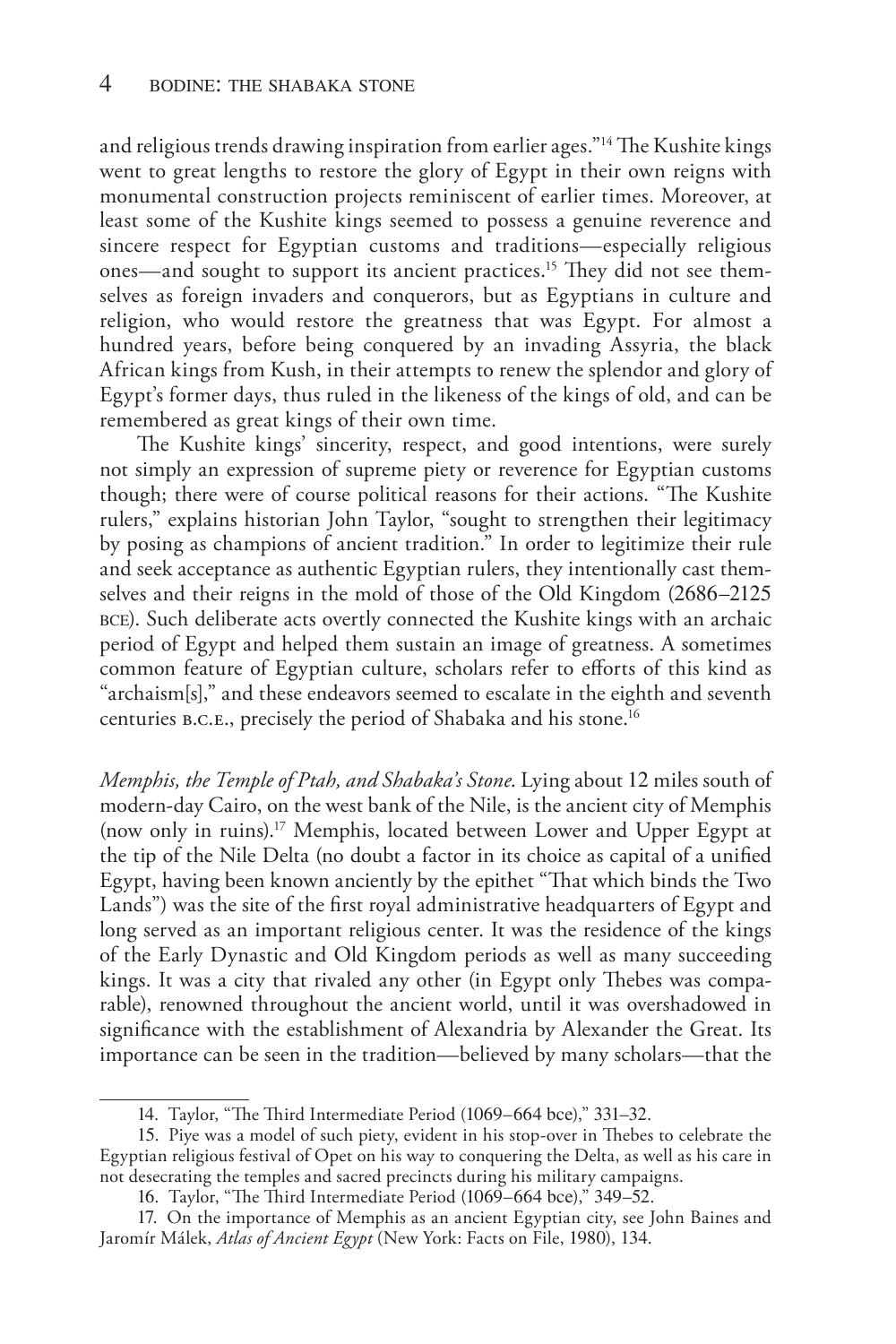chief Memphite deity, Ptah, and his temple gave rise to the name of Egypt itself by way of a Greek corruption of the Egyptian word "Hut-ka-Ptah," meaning "the temple of the ka<sup>18</sup> of Ptah." Important here is that Memphis is the location where the story of Shabaka and his stone begins, and is a city that plays a significant role in understanding the historical context and contents of the stone itself.

No doubt, Shabaka's move to take up residence in Memphis as Egypt's sole ruler was a calculated one. Furthermore, once settled in, his activities as the new king were no less calculated in their aims. As might be expected, at some point Shabaka took to attending to the temple of the chief deity of Memphis. In the process of renovating and restoring the Temple of Ptah, Shabaka is said to have discovered a worm-eaten "work of the ancestors" (presumably a papyrus scroll). The text described, among other things, a story of the Memphite god Ptah as the creator of all things and, in his manifestation as the god Horus (patron god of the Egyptian kings), the great unifier and sole ruler of a divided Egypt at the very beginning of history. Shabaka was certainly not ignorant of the historical and religious importance of Memphis and its traditions, and the overtones that such a text held for Shabaka's reign were undeniable: having earlier succeeded in bringing an end to the  $24<sup>th</sup>$  Dynasty, successfully uniting Egypt and Kush under one ruler, and setting up his royal residence in Memphis, this was just the kind of propaganda Shabaka needed!

After this unsuspected discovery (so the text goes), Shabaka ordered the ancient document to be copied onto stone, presumably to serve as a concrete image—suggestive both politically and religiously—of his newly-established rule in Egypt's first royal capital. Shabaka's residence at Memphis was proof that Egypt had been reunited; the prominent display of his newly-commissioned stone in the House of Ptah, along with an introduction of Shabaka as Ptah's beloved, was all the more evidence affirming that, once again, Egypt was united under a divinely-approved-of ruler—King Shabaka. Shabaka's Stone is thus arguably the most important literary monument from his reign.

*The Stone's Provenance, Ancient and Modern*. Originally erected as a lasting monument in the Temple of Ptah at Memphis in the late eighth century bce, the stone was at some point removed, though it is not known how, when, or why. Its history of ownership picks back up in modern times as a donation to the British Museum in 1805 by George John, 2nd Earl of Spencer (1758–1834)—"trustee of the museum" since 1794—where it has sat for nearly two hundred years as one artifact among many. One lingering question is the stone's provenance before 1805. Recently, an examination of the museum's archives by Amr El Hawary has revealed that the stone was transported to England, along with five other objects with which it was registered, as ballast aboard a ship leaving the port of

<sup>18</sup>. The Egyptian word ka is an obscure concept that relates to the interaction of the mind and the body as a person.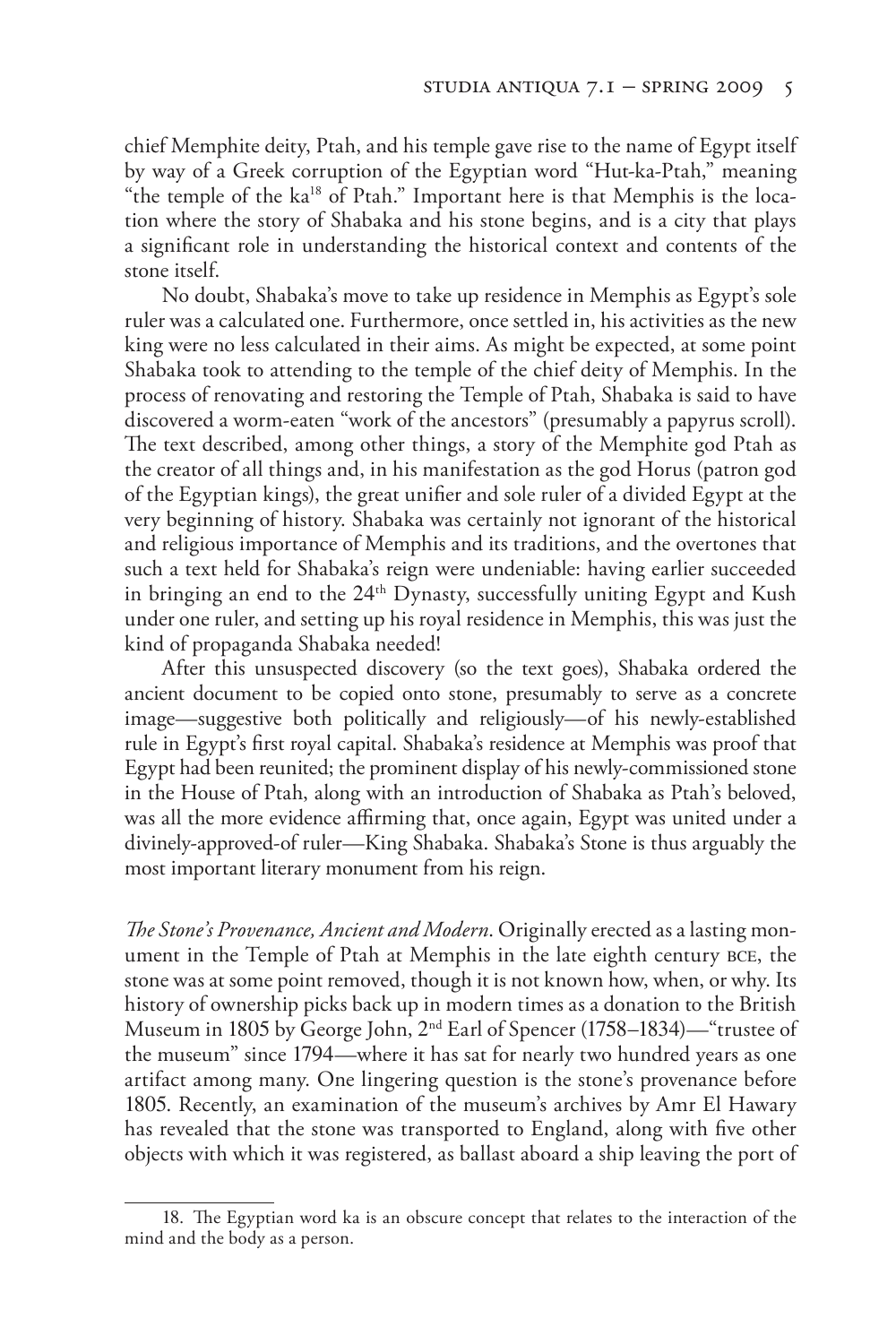Alexandria. There is no mention of the stone being specially transported from Memphis to Alexandria before its journey to England. So, for now, one can only conjecture on its whereabouts between the intervening centuries, when it disappears from the pages of history in Memphis, resurfaces in Alexandria, only then to be moved to England.<sup>19</sup>

### **Details and Descriptions of the Stone**

*Material Composition*. Back in 1901, in his preliminary publication, Breasted identified the Shabaka Stone as a rectangular block of black granite.<sup>20</sup> Since then, some scholars have agreed with Breasted, while others have postulated that the monument was a slab of basalt<sup>21</sup> or a conglomerate stone.<sup>22</sup> Recently analyzed by a scientist at the British Museum, the stone was found to have a density of 2.7g/cm<sup>3</sup> and determined to be a composition of "'Green breccia,' originating from the Wadi Hammamat," a detail that correlates nicely with the report of an expedition for materials in this area during Shabaka's reign.23

*General Condition*. Even a quick glance at the stone easily reveals its poor condition. Not only have parts of the stone's inscriptions been intentionally defaced—such as the erasure of Shabaka's name in three places (lines 1 and 2) 24 and the name of the god Seth being chiseled out in many others (at least lines 7, 8 and 9) 25—perhaps the most disappointing aspect of its condition is its obvious use as something other than the monument Shabaka intended it to be. Cut right into the center of the stone is a rectangular hole with eleven deeply-scored lines radiating from it. The long-held explanation for this destruction was that the stela was used in later times as a millstone, $26$  though such a theory has

23. El Hawary, "New Findings about the Memphite Theology," 1:568–69.

24. Although the destruction of Shabaka's name was originally thought to be the work of a Psammetik II, El Hawary has recently argued that the culprit was Psammetik III. See El Hawary, "New Findings about the Memphite Theology," 1:570–72.

25. This particular detail has been explained in the literature as a demonstration of the hostility to this god in the late periods of Egypt's history; see, for example, Breasted, "The Philosophy of a Memphite Priest," 40, note 6, and El Hawary, "New Findings about the Memphite Theology," 1:570.

26. Beginning with Breasted, "The Philosophy of a Memphite Priest," 40. A perusal of the British Museum's website shows that this is still the explanation offered; see "The Shabako Stone," n.p. [cited 25 May, 2008]. Online: http://www.britishmuseum.org/explore/ highlights/highlight\_objects/aes/t/the\_shabako\_stone.aspx.

<sup>19</sup>. El Hawary, "New Findings about the Memphite Theology," 1:567–68.

<sup>20</sup>. See Breasted, "The Philosophy of a Memphite Priest," 40.

<sup>21</sup>. Beginning with Kurt Sethe, "Das 'Denkmal memphitischer Theologie', der Schabakostein des Britischen Museums," 55.

<sup>22</sup>. So Rolf Krauss, "Wie jung ist die memphitische Philosophie auf dem Shabaqo-Stein?" in *Gold of Praise: Studies on Ancient Egypt in Honor of Edward F. Wente* (ed. John A Larson, Emily Teeter, and Edward F. Wente; Studies in Ancient Oriental Civilization 58; Chicago: Oriental Institute, 1999), 239.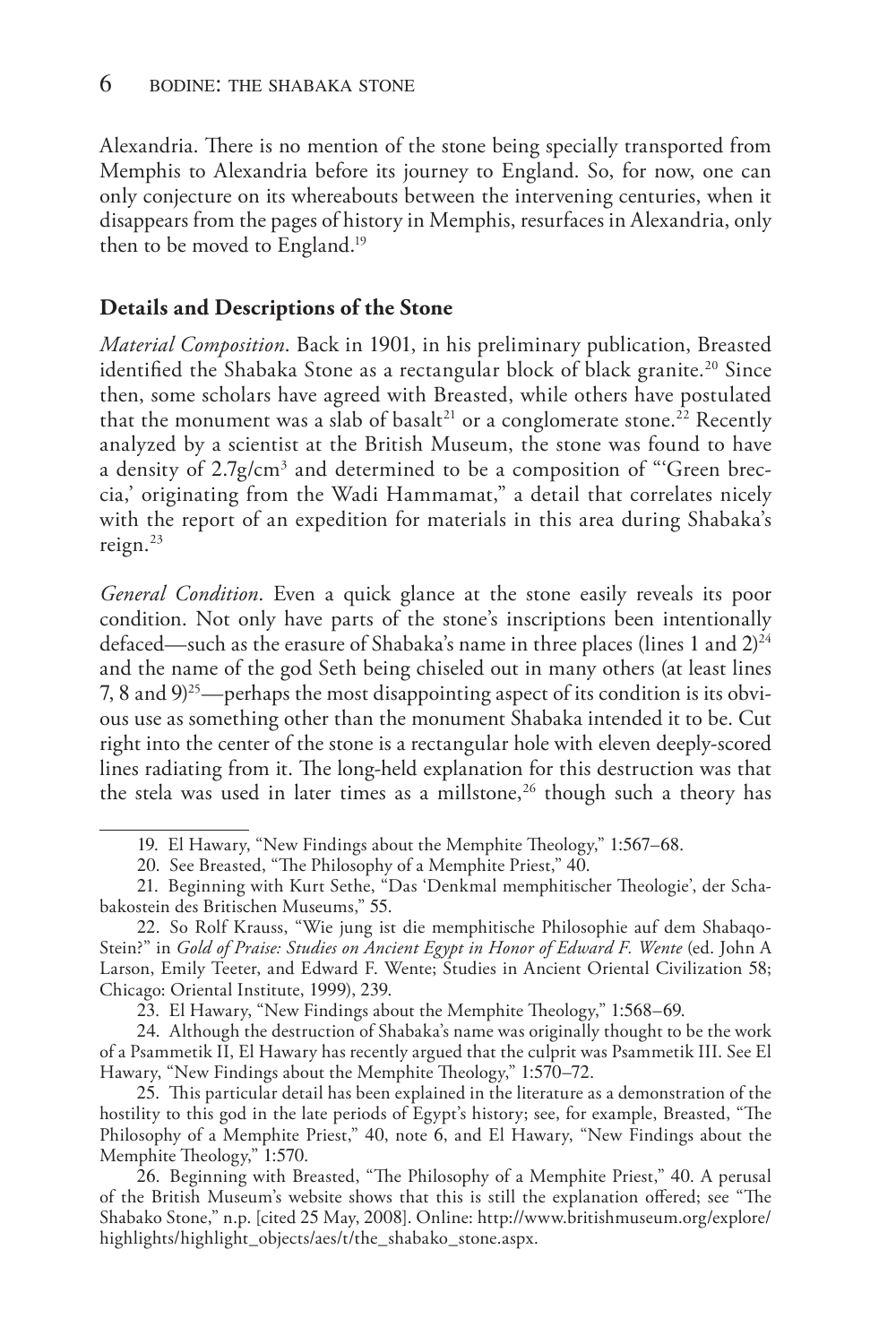recently come under criticism. El Hawary, examining the back of the stone for the first time, has drawn attention to the fact that the damages do not correspond with its suggested use as a millstone, and proposes that it was used as a foundation of "something round," possibly a column or pillar.27 Whatever the case, such secondary use of the stone is extremely unfortunate as it has destroyed a sizeable portion of the text and thus fragmented its story.

*Matters of Measurement*. The stela itself is roughly 137 cm wide with the left-side height estimated at 91 cm and the right side about 95 cm. As for the written surface, the width is only slightly smaller than that of the stone itself, measured at 132 cm, while the height of the inscription averages 66 cm (reaching a maximum of 68.8 cm on the left-hand side), thus leaving an unused strip across the bottom quarter of the stone. The aforementioned rectangular hole in the center is 12 x 14 cm, with the eleven radiating lines ranging in length from 25 to 38 cm, amounting to a completely worn-out surface of 78 cm across, except for a few readable hieroglyphs near the center of the hole.

*Lines and Layouts*. Scholars today owe a debt to Breasted who discovered the hidden clue that led to the stone's decipherment: although the individual hieroglyphs were written as expected, he found that the columns (lines) of the inscription were to be read not from right to left, as is usually the case, but numbered in the reverse order while still being read from top to bottom.<sup>28</sup> The stone's inscriptions are laid out in three horizontal rows and 61 vertical columns, making a total of 64 "lines" of carved characters with a good amount of lacunae (gaps or empty spaces) interspersed throughout. The first two horizontal rows (lines 1 and 2) 29 are at the very top of the stone and comprise its "introduction," while the other horizontal line (line 48) is a very short row near the top of the stone on the right-hand side amidst the vertical columns. The remaining 61 columns (lines 3–64; excluding 48) all contained some text at one point, except for line 5 which appears to have always been blank. A considerable amount of the surface inscription consists of partially-preserved columns (lines 16–24 and 45–55) and many columns that are totally worn away (lines 25–44 excepting a few readable characters).

<sup>27.</sup> El Hawary, "New Findings about the Memphite Theology," 1:569-570.

<sup>28.</sup> See James H. Breasted, Development of Religion and Thought in Ancient Egypt (New York: Charles Scribner's Sons, 1912; repr., Philadelphia: University of Pennsylvania Press, 1972), 46, note 1; see also James H. Breasted, The Dawn of Conscience: The Sources of Our Moral Heritage in the Ancient World (New York: Charles Scribner's Sons, 1933; repr., 1961), 30-31.

<sup>29.</sup> Line 1 is the largest line on the stone and reads both left and right extending out from the center, in a "mirrored-manner" so to speak, while line 2 is the second largest line and reads from the left to the right instead of the expected reverse order; noted in Dungen, "On the Shabaka Stone," n.p. [cited 10 May 2008]. Online: http://www.maat.sofiatopia.org/ shabaka.htm.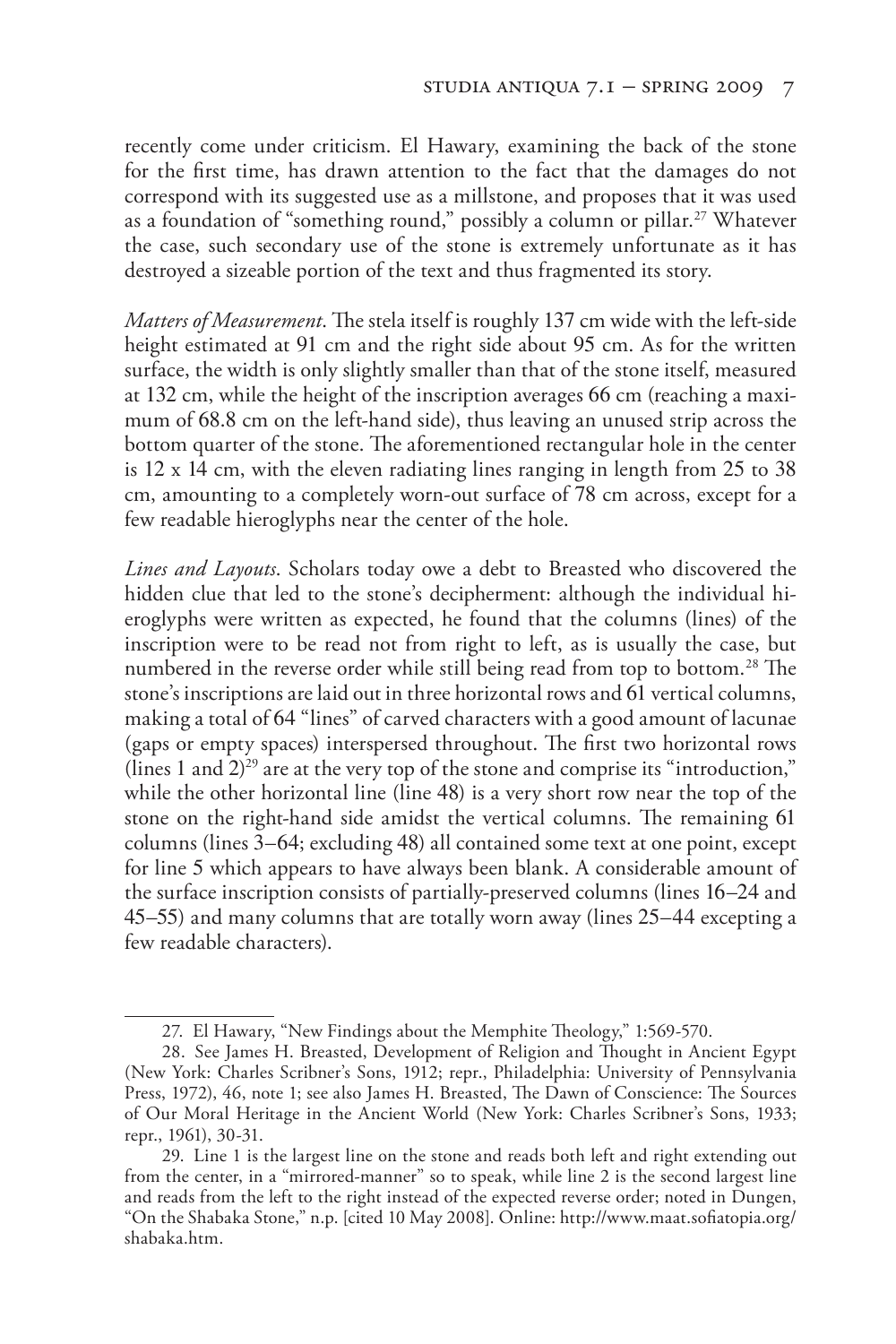*Inscriptions and Transcriptions*. Though Breasted was the first to offer a thorough transcription of the stone, no less important is the most recent work of El Hawary who has demonstrated several inconsistencies and errors in Breasted's copy. One of the more glaring ones is Breasted's miscount of the radiating lines (there are not ten as he transcribed but rather eleven). Also noticeable are the missing lacunae at the very beginning of lines 25a, 26a, and 27a. In addition to these, El Hawary's work has illuminated several other minor discrepancies between the stone itself and Breasted's transcription.<sup>30</sup>

#### **The Contents of the Stone**<sup>31</sup>

In order to make some sense of the fragmentary contents of the stone, most translations or treatments divide the text into various logical units or sections, although differences of opinion certainly allow for (and have produced) varying interpretations as to how many sections and what is included in each. For introductory purposes, the inscription will be segregated into four general divisions to be discussed in turn: (1) The introduction and titulary of the king (lines 1–2); (2) a story of the gods that recounts the unification of Upper and Lower Egypt under the god Horus at Memphis (lines 3–47); (3) a creation myth known as the Memphite Theology (lines 48–64); and (4) a summary of the text as a whole (lines 61 [beginning after the lacunae] through  $64$ ).<sup>32</sup> It must be kept in mind though, that to whatever degree the text may be divided, it nonetheless evinces an internal cohesion—the unifying element being the Memphite god Ptah that should not be overlooked or forgotten.33

<sup>30</sup>. See El Hawary, "New Findings about the Memphite Theology," 1:572–74.

<sup>31</sup>. Unless otherwise noted, all translations are from Miriam Lichtheim, ed., *Ancient Egyptian Literature* (Berkeley: University of California Press, 1971–1980; repr., Berkeley: University of California Press, 2006), 1:51–56. Interested readers should consult this volume for a full translation of the text.

<sup>32</sup>. This four-fold division is concededly arbitrary and admittedly imposes a modern point of view on the text that may run counter to the intentions of the original author(s). It is also acknowledged that it overlooks the complex nature of the inscription, and runs the risk of misleading readers into artificial groupings that certainly could be split into more sections than the present segmenting allows for (e.g. on the left-hand side of the stone, lines 3 and 4 could be a section in themselves in that they appear to be somewhat of a preface to the larger story of Egypt's historical creation and the divine dialogue that follows). Be this as it may, this introduction is only to facilitate a general understanding of the contents for those not familiar with the text, and to simply highlight some of its more important features and not all of its intricacies.

<sup>33</sup>. Such is essentially Junker's argument—echoed and affirmed by Erik Iversen—who saw the Shabaka text as an expository treatise with an implied internal unity. See Junker, *Die Götterlehre von Memphis (Schabaka-Inschrift)*; cf. Erik Iversen, "The Cosmogony of the Shabaka Text," in *Studies in Egyptology: Presented to Miriam Lichtheim* (ed. Sarah Israelit-Groll; Jerusalem: Magnes Press, The Hebrew University, 1990), 1:490. Similar sentiments are expressed by James Allen in James P. Allen, *Genesis in Egypt: The Philosophy of Ancient Egyptian Creation Accounts* (Yale Egyptological Studies 2; New Haven, Conn.: Yale Egyptological Seminar, 1988), 38–43.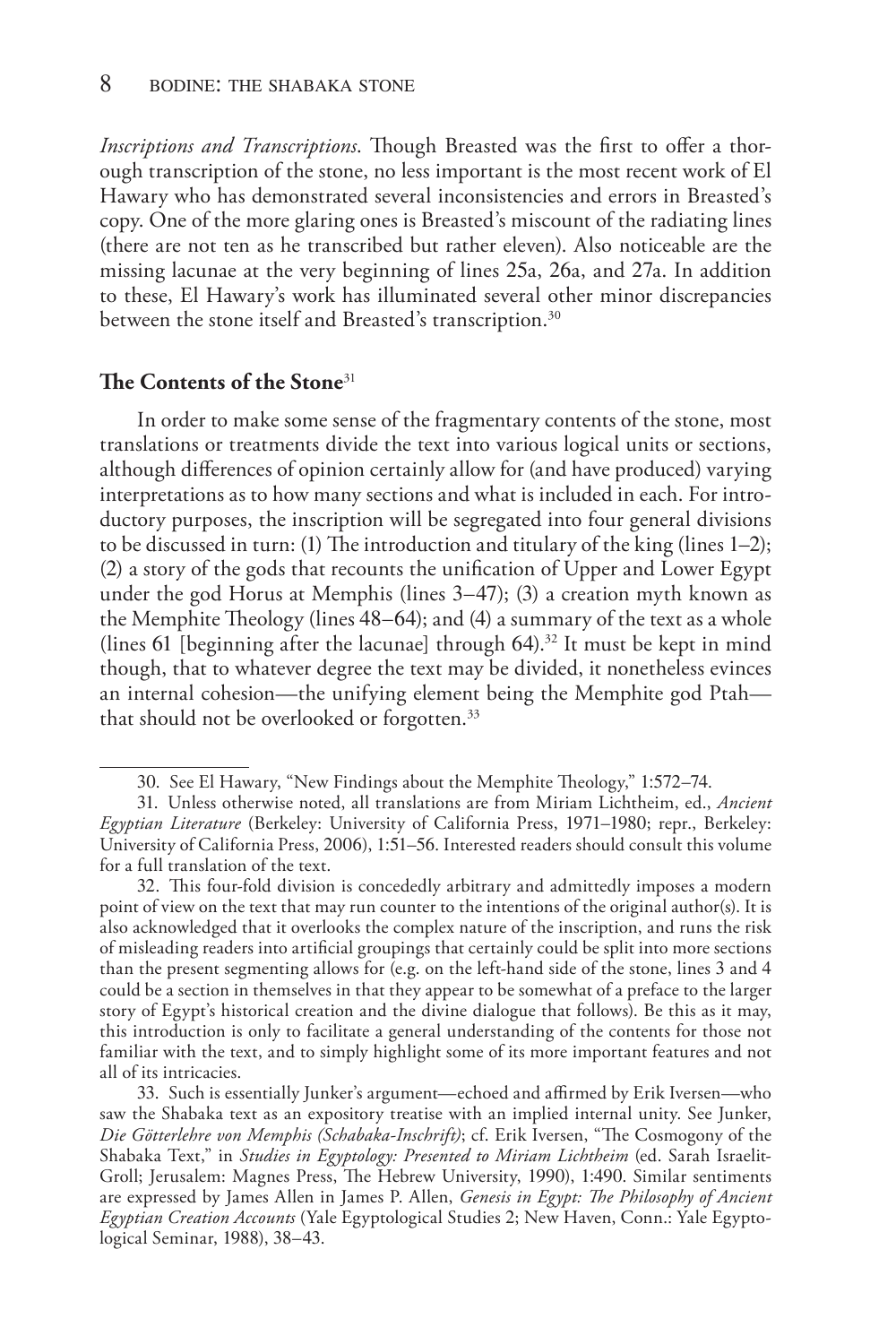*Dedications, Doubts, and Dating*. A general heading carved on the two horizontal rows across the top of the stone introduces the text. Line 1 commences with the so-called fivefold royal titulary of the king: "The living Horus: Who prospers the Two Lands; the Two Ladies: Who prospers the Two Lands; the King of Upper and Lower Egypt: Neferkare; the Son of Re: [Shabaka],<sup>34</sup> beloved of Ptah-South-of-His-Wall, who lives like Re forever." This sequence of five epithets, a common standard since the Middle Kingdom period, seeks to personify particular aspects of kingship: the first three stress the king's manifestation of deity, while the last two make reference to Egypt's division and unification, and include the king's throne name and birth name.<sup>35</sup> The king's Horus name is of consequence here as it highlights the king as a manifestation of the falconheaded god Horus, an important deity and patron god to the Egyptian kings.

After the above declaration the inscription continues on line 2 with a dedicatory introduction:

This writing was copied out anew by his majesty in the House of his father Ptah-South-of-his-Wall,<sup>36</sup> for his majesty found it to be a work of the ancestors which was worm-eaten, so that it could not be understood from the beginning to end. His majesty copied it anew so that it became better than it had been before, in order that his name might endure and his monument last in the House of his father Ptah-South-of-his-Wall throughout eternity, as a work done by the Son of Re [Shabaka] for his father Ptah-Tatenen, so that he might live forever.

Thus, according to the story, the composition had been copied onto stone from an older deteriorated "work of the ancestors" in order to preserve and memorialize it<sup>37</sup>—and it is the introduction's claim that has long entertained inquiries from scholars. What is to be made of it? Is it to be trusted? If so, how ancient was the source? Was it really a direct copy of an earlier original, or only partially reliant on an earlier source? Were there multiple sources involved? When "copied," were there not literary embellishments added so as to make it, as the text indicates, "better than it had been before"? To this point, which parts, then, were authentic and which were creations of Shabaka—could such even be determined? Or was it all simply an attempt at archaizing a new composition that served Shabaka's interest in reuniting Egypt and establishing himself as king? In this regard, was it then a complete fabrication by Shabaka and/or his scribes, or just an innovative rewriting of an

<sup>34</sup>. As previously mentioned, the name Shabaka was erased from the stone in later history and is not found anywhere on it; what does appear in the introduction that positively associates it with Shabaka is his throne name Neferkare.

<sup>35</sup>. On this see Baines and Málek, *Atlas of Ancient Egypt*, 36.

<sup>36</sup>. The term "South-of-his-Wall" is an epithet of Ptah and probably refers to the sacred wall that enclosed his precinct in the temple.

<sup>37</sup>. It is ironic, then, that Shabaka's rescue of the "worm-eaten" text, and its transfer to stone as a lasting monument, didn't end up preserving the composition in its entirety as he (and scholars too for that matter!) may have hoped.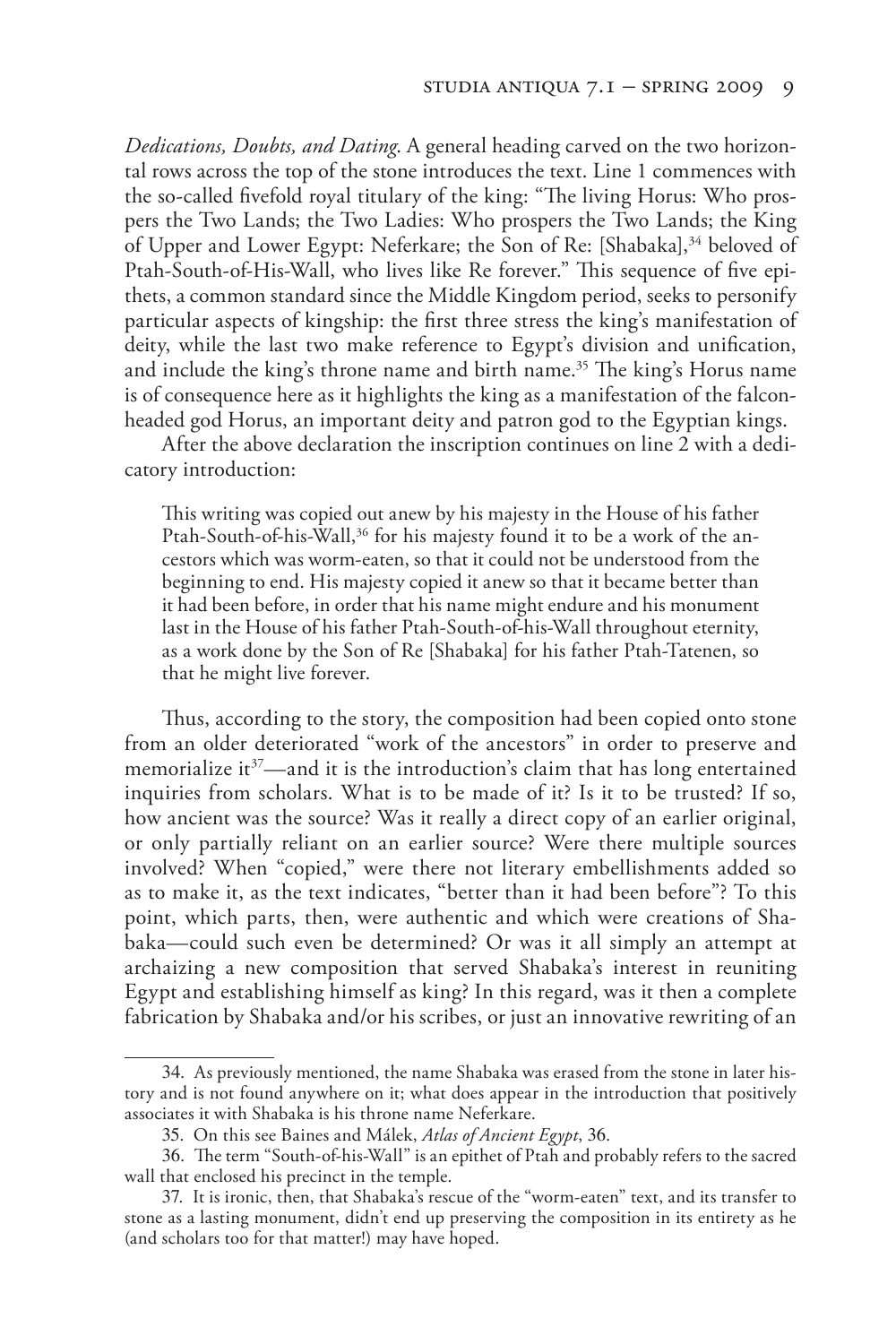earlier source (or sources) in a sort of classicist way? Needless to say, all these questions testify to the complexity of scholarly investigation surrounding the date of the text and its putative source(s).

Breasted, the first observer of the text, exercised caution in his original, "rapid sketch" of some of these answers, first stating that the contents were at least as old as the 18th Dynasty with "strong indications . . . that the inscription is to be dated in or before the beginning of the New Kingdom." Over time, however, easing up on his judgments, he reasoned that the text dated to the "Pyramid Age" or that it contained "the oldest thoughts of men that have anywhere come down to us in written form."<sup>38</sup> Subsequent to Breasted's pioneering work, Adolf Erman, Kurt Sethe (these two having influenced Breasted's later views<sup>39</sup>), and Hermann Junker, all dated the text to the Old Kingdom. Largely based on the archaic nature of the text—both linguistically (e.g. its language is reminiscent of the Pyramid Texts<sup>40</sup> of the Old Kingdom) and politically (e.g. its allusions to the importance of Memphis as the first royal city)—the views of many that followed held its ancient origin: Henri Frankfort maintained that its ideas must have been "part of the great movement at the dawn of history,"41 John Wilson was confident in assigning it an early date based on "linguistic, philological, and geopolitical evidence,"42 and Miriam Lichtheim agreed that it was "a work of the Old Kingdom."43

The tide of opinion changed, however, in 1973 with the important study of Friedrich Junge.<sup>44</sup> Junge argued that the text was a production of the  $25<sup>th</sup>$ Dynasty—possibly relying on New Kingdom source material—as an attempt to archaize a new composition in a fresh and creative way. Subsequent research theorized of the possibility—based on the text's fusing of the gods Ptah and Ta-Tenen and a description of their roles—of an earlier original(s) from the Ramesside period of the New Kingdom (1295–1069 BCE).<sup>45</sup> More recently,

<sup>38</sup>. Breasted, "The Philosophy of a Memphite Priest," 43; Breasted, *Development of Religion and Thought in Ancient Egypt*, 46, note 1; Breasted, *The Dawn of Conscience*, 31–32, emphasis in original.

<sup>39</sup>. Breasted admitted as much in his own writings (see above note for sources).

<sup>40</sup>. Pyramid Texts refer to a collection of Egyptian religious texts—some eight hundred separate spells in all—carved upon the walls of royal pyramids of the late Old Kingdom and early First Intermediate periods. Concerned with the afterlife of the king, these texts were primarily funerary in nature, though at times some passages may have been used in temple settings.

<sup>41</sup>. Henri Frankfort, *Kingship and the Gods: A Study of Ancient Near Eastern Religion as the Integration of Society and Nature* (Chicago: University of Chicago Press, 1978), 24.

<sup>42</sup>. John A. Wilson, "The Memphite Theology of Creation," in *The Ancient Near East: An Anthology of Texts and Pictures* (ed. James B. Pritchard; Princeton: Princeton University Press, 1958), 1:1.

<sup>43</sup>. Lichtheim, *Ancient Egyptian Literature*, 1:51.

<sup>44</sup>. Friedrich Junge, "Zur Fehldatierung des sog. Denkmals memphitischer Theologie oder Der Beitrag der ägyptischen Theologie zur Geistesgeschichte der Spätzeit," *Mitteilungen des Deutschen archäologischen Instituts*, Abteilung Kairo 29 (1973): 195–204.

<sup>45</sup>. See Hermann Alexander Schlögl, *Der Gott Tatenen* (Freiburg, Schwiez: Universitätsverlag, 1980), 110–17.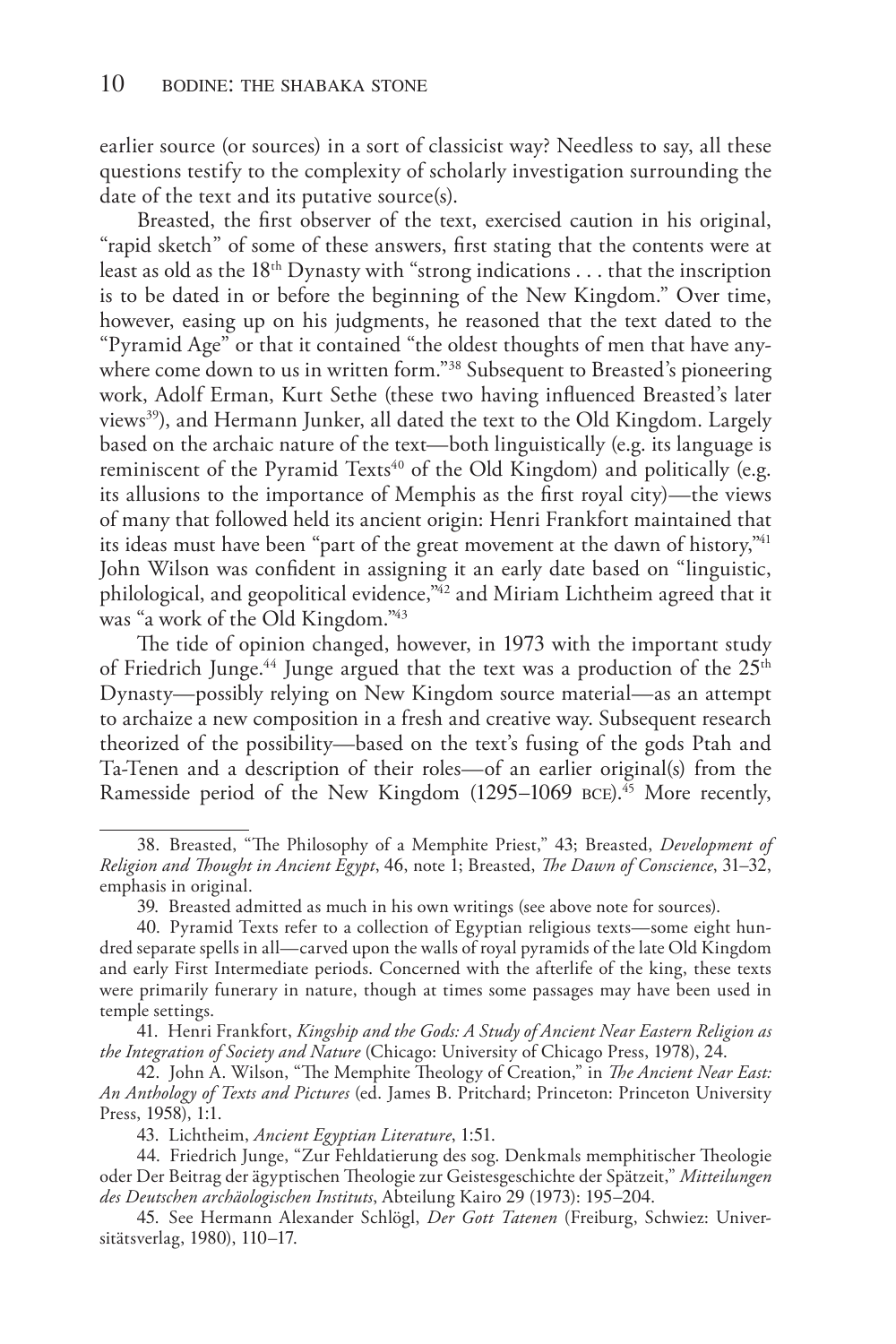Egyptologist James Allen, in a study of Egyptian creation accounts two decades ago, drew attention to the fact that the text has several internal features that suggest it was not a wholesale fabrication without any basis in an earlier source(s) (e.g. it has similarities in formatting and layout with some Middle Kingdom [2055–1650 bce] texts, and its descriptions of the god Ptah and his creative role have a likeness with certain passages in the Coffin Texts<sup>46</sup>). Ultimately, however, Allen seems to agree with a New Kingdom date of Ramesside origin for the text, for it is during this period that the creative role of Ptah (akin to that described in the Shabaka text) is "most fully developed."47 A dissenter of this recent trend, however, is Erik Iversen who agrees with Junker's original Old Kingdom dating, contending that the text still gives the impression that "it is old with a limited number of mostly orthographic innovations, rather than late with an abundance of archaisms."48

Clearly, determining the exact nature of the truth claims of the stone's introduction will likely forever elude scholars. Admittedly, the inscription's intertextual relationship with earlier literary pieces, though intriguing, is not enough to argue with certainty for a reliance on any purported original source(s). Yet, surely some of the ideas inscribed on the stone, "at least the core of which [are] ancient,"<sup>49</sup> were not total fabrications, for if they were the theological/ political dynamics of the stone would have been entirely missed by the Egyptian peoples, and likely served no interest as a monument for Shabaka to erect. Could not, then, at least some archaic passages derive from earlier material, or its ideas hark back to much older times—just written anew for Shabaka's stone? To be sure, ideas are difficult to date if they even can be. About all that can be said with confidence is that the composition as a whole (i.e. its extant form) belongs to the 25<sup>th</sup> Dynasty;. Anything more is speculation. Nevertheless, as Iversen wisely observes, such a debate may be to a certain extent immaterial from the point of view of hermeneutics, since the text "deals exclusively with genuine Egyptian concepts and notions, most of which can be traced in other sources to the earliest periods of Egyptian history, and the date of this particular version of them is therefore irrelevant to their interpretation."50 At the very least, if the inscription is indeed a completely new creation with no foundation in a "worm-eaten" original, then it is certainly a testament to the author(s) brilliant use of archaic wording, spelling, grammar, and format.<sup>51</sup>

<sup>46</sup>. Primarily inscribed upon non-royal coffins in the First Intermediate and Middle Kingdom periods, the Coffin Texts are a collection of funerary texts which expand upon, and are in part derived from, the Pyramid Texts of the Old Kingdom.

<sup>47</sup>. Allen, *Genesis in Egypt*, 38–43.

<sup>48</sup>. Iversen, "The Cosmogony of the Shabaka Text," 1:490.

<sup>49</sup>. So Siegfried Morenz, *Egyptian Religion* (trans. Ann E. Keep; Ithaca, N.Y.: Cornell University Press, 1996), 116.

<sup>50</sup>. Iversen, "The Cosmogony of the Shabaka Text," 1:490, emphasis added.

<sup>51</sup>. The lacunae—previously thought to be the result of a damaged (i.e. "worm-eaten") original—is now usually explained as evidence of an archaizing effort at simulating an old and ruined original. See El Hawary, "New Findings about the Memphite Theology," 1:569.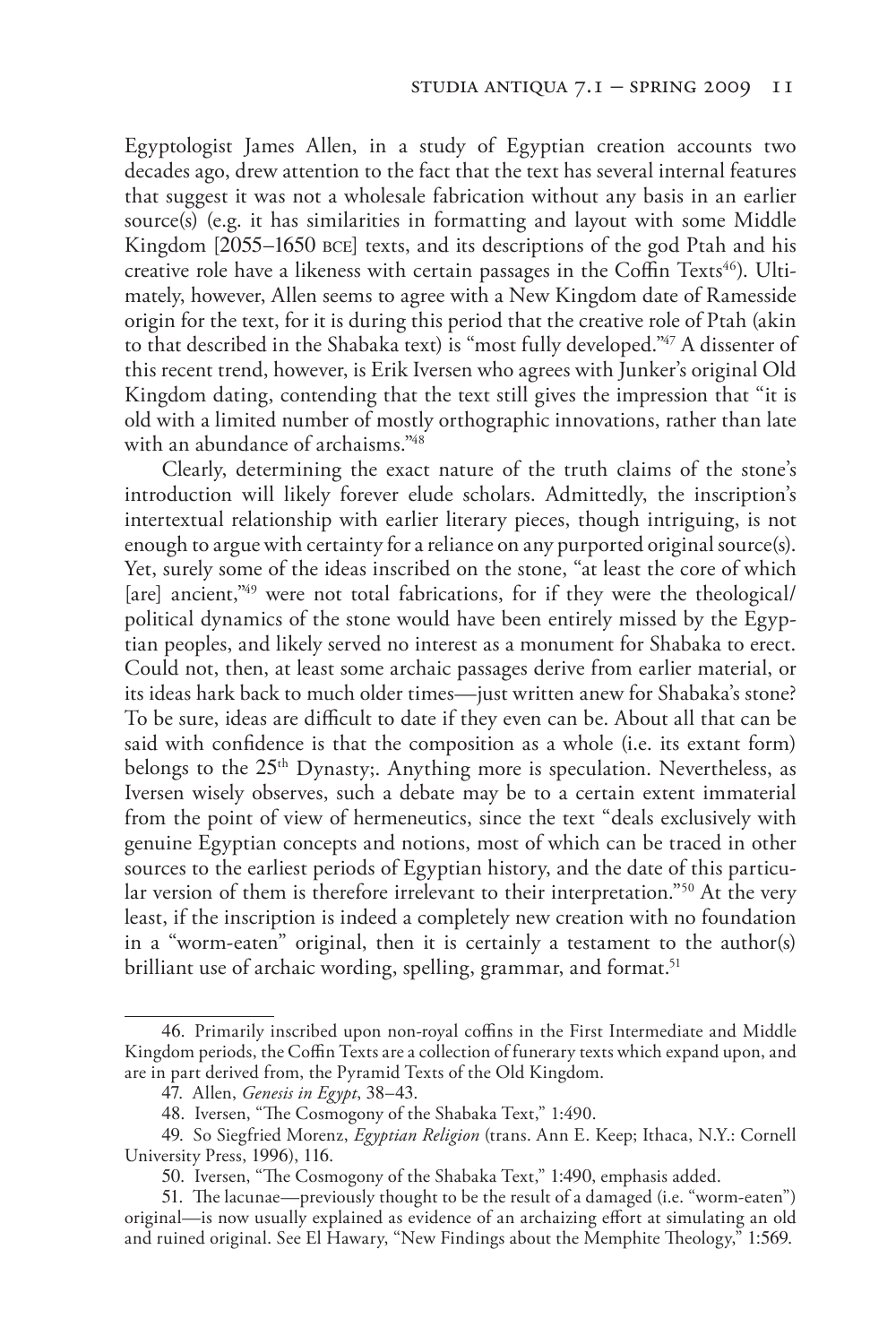## **Ptah, Menes, and the Unification of the "Two Lands" in Myth and History**

In most ancient accounts of origins, history and myth were woven together into a single storyline. Ancient peoples—Egypt included—were not particularly concerned with history-writing as carried out under the prescriptions of the modern science of historiography. Rather, "history" was an interpretation told through many elements of narrative art as a means of recalling memories of the past in a way that provided context for meaningful action in the present. Not only was history meant to draw from the past in order to shape the present, the circumstances of the present often affected the way the past was remembered and interpreted. Not surprisingly, then, historical writing was often an amalgamation of historical and mythological elements. And, what is true of most ancient accounts of historical events is also true for Egyptian origins as well.

Growing out of the prehistoric cultures in Upper Egypt known as the Naqada, Egyptian civilization can be traced back historically to the late fourth millennium b.c.e. (ca. 3200–3000 bce) when it was unified as a distinctively new creation under the rule of a king that later Egyptians referred to as Menes.<sup>52</sup> The legendary Menes, at least from the 18<sup>th</sup> Dynasty (1550–1295 BCE) onward, was viewed as the great "founder of the Egyptian realm" who "drained the original marshes; founded Memphis, the first city; and acquainted humankind with culture and civilization which they had not previously known." 53 The unification of Egypt, the founding of Memphis, and the establishment of an Egyptian state—all historical events despite whatever mythical characteristics the story may have included—long served as important elements in the story of Egyptian origins. These elements are also essential components of the myth of Egypt's origins inscribed on the left-hand side of the Shabaka Stone.

Linked with the historical events above, another important element in Egypt's genesis is the ideology of kingship.<sup>54</sup> For the ancient Near East, the ideology of kingship was extremely important, and Egypt is perhaps a prime example of a civilization with a fully developed ideology of it. Kingship in Egypt

<sup>52</sup>. The identity of Menes remains an issue of speculation amongst scholars, with some designating various kings as the "historical" Menes, such as Scorpion, Narmer, or Aha. Perhaps the most realistic view is that which recognizes Menes as a mythical creation of the Egyptians in an attempt to attribute the unification of Egypt to one ruler, even though his acts and achievements were likely characteristics of several late Predynastic/First Dynasty kings combined into one legendary person in Egypt's collective memory. It is interesting that in Egyptian the name Menes may mean "So-and-so," lending credence to the notion that Menes was "another of those constructs through which the Egyptians mythologized their past." For this view see William J. Murnane, "The History of Ancient Egypt: An Overview," in Civilizations of the Ancient Near East, 2:693-694.

<sup>53</sup>. Erik Hornung, *History of Ancient Egypt: An Introduction* (trans. David Lorton; Ithaca, N.Y.: Cornell University Press, 1999), 3.

<sup>54</sup>. On the origins of kingship in Egypt see John Baines, "Origins of Egyptian Kingship," in *Ancient Egyptian Kingship* (ed., David O'Connor and David P. Silverman; Leiden: Brill, 1995), 95–156.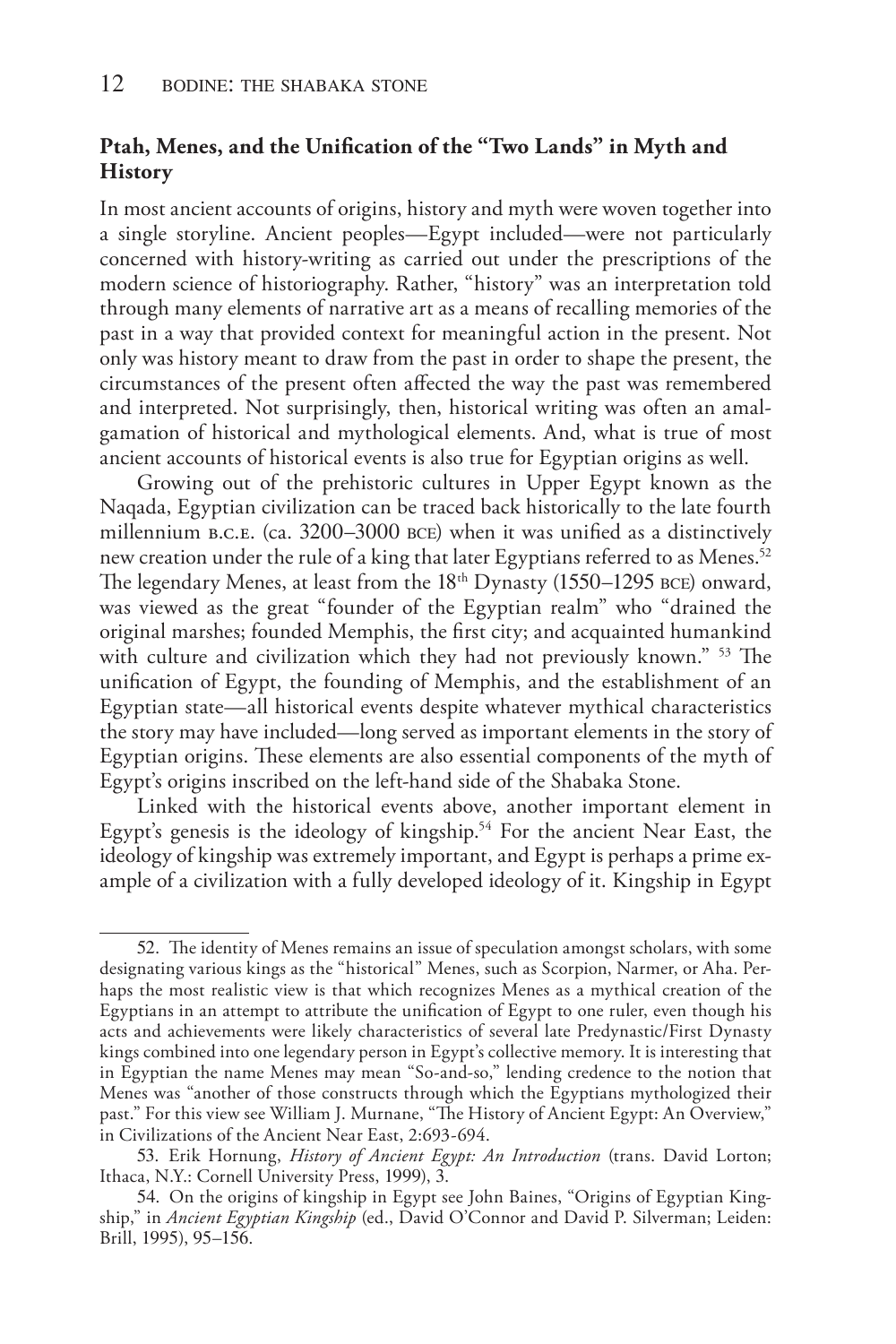was not simply a political institution but something intricately bound to religion and the gods.55 In ancient Egypt, the king served as a bridge between the divine and the mortal realm. "Ancient Egyptian civilization," comments Barry Kemp, "was maintained by an intellectual system that linked society at large to . . . the king, the living human representative of a hereditary monarchy" and also to "hidden forces (divinities)" whose "identities and forms," though "revealed by the scholarly work of priests, . . . were engaged through the person of the king."56 Inasmuch as the Egyptian cosmos was "composed not of things, but of beings"57—meaning these hidden forces were viewed as distinct individuals or personalities—kingship, then, was the interplay and interrelationship between the king and these "beings," the gods.

Against this background, then, a brief look at the text itself is now in order. Right from the start (excluding, of course, the general heading already discussed), in the two short vertical columns inscribed in the middle of the left-hand side, the text declares the supremacy of the Memphite god Ptah both politically and theologically (see lines 3–6). His preeminence is clear: not only is he the great "uniter who arose as king of Upper Egypt and . . . king of Lower Egypt,"<sup>58</sup> it was he who created the Ennead (the gods).<sup>59</sup>

After the short preface asserting Ptah's supremacy, the text jumps right into the fragmented narrative and dialogic speech of the gods that recounts the unification of Egypt.60 At the beginning, the narrative tells of a divided Egypt by recalling the story of the quarrel between the gods Horus and Seth.<sup>61</sup> Geb, the

<sup>55</sup>. See the influential, book-length discussion of this by Frankfort, Kingship and the Gods. It should be noted that some scholars have retreated somewhat from Frankfort's assertions of the importance of divinity and kingship in Egyptian history. David P. Silverman sees Frankfort's stressing of divinity as an "important element of kingship" largely due to his reliance on religious texts and rituals in his research, at the neglect of other types of literature and information on the subject. On this see David P. Silverman, "The Nature of Egyptian Kingship," in *Ancient Egyptian Kingship*, 50. This aside, the ideology of kingship was nonetheless extremely important for ancient Egyptian society—though it was viewed differently during different periods—and its association with the divine was a part of that importance.

<sup>56</sup>. Barry J. Kemp, "Unification and Urbanization of Ancient Egypt," in *Civilizations of the Ancient Near East*, 2:679.

<sup>57</sup>. As explicated by Allen, *Genesis in Egypt*, 8.

<sup>58</sup>. This statement is perhaps an example of a mythical allusion to the historical event of the ascendancy and domination of his native city of Memphis under Menes.

<sup>59</sup>. Ennead is a Greek word meaning "the nine," and signified the nine most important gods and goddesses—Atum and his descendants Shu, Tefnut, Geb, Nut, Osiris, Isis, Seth, and Nephthys—although this term is sometimes synonymous with the generic term "gods," without reference to a number. On this see Allen, *Genesis in Egypt*, 8.

<sup>60</sup>. Starting in line 7, the divine drama continues to at least line 35b, and then, due to highly damaged sections, the text doesn't pick up again until line 48. Since line 48 represents the natural break in content for a discussion of the right-hand segment of the stone, the current segment must have ended somewhere in between lines 36–47 though where exactly is anybody's guess. This is noted in Dungen, "On the Shabaka Stone."

<sup>61</sup>. As noted by Lichtheim, this is perhaps a recollection of different traditions ascribing the rule of Upper and Lower Egypt to originally separate rulers; see Lichtheim, *Ancient Egyptian Literature*, 1:56, note 3.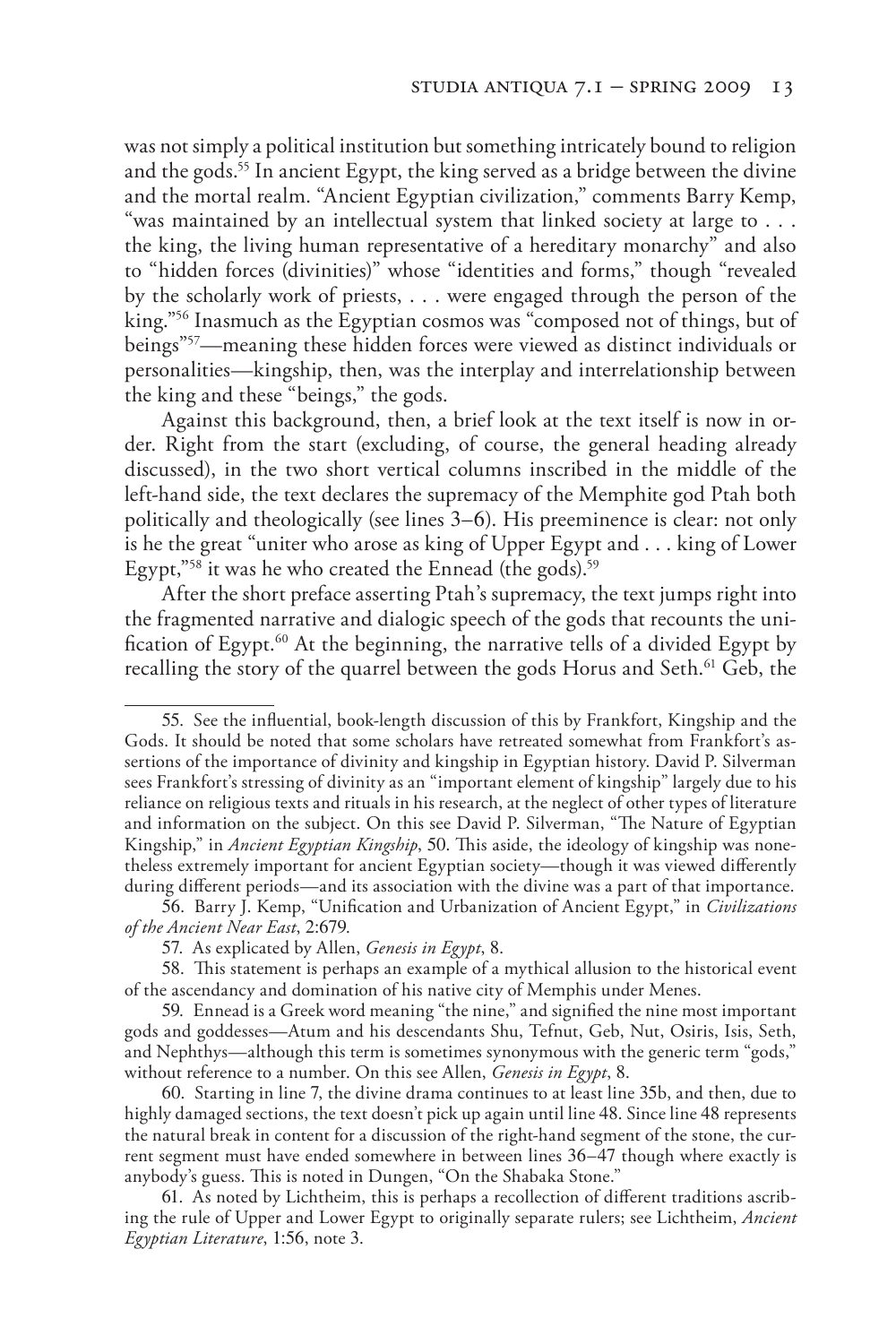god of the earth, calls the other gods before him and judges between Horus and Seth and forbids them to quarrel (lines 7–8). Each is then given his portion— Horus is assigned Lower Egypt and Seth Upper Egypt—which brings "peace over the Two Lands" (line 9). Then, for reason of a familial relationship, Geb decides to give the whole of Egypt to Horus, the "son of his [Geb's] firstborn son [Osiris]" (lines 10c–12c). Following this, Geb announces to the Ennead that he has chosen Horus—and Horus alone—as his heir (lines 13a–18b). Given this inheritance, Horus becomes the sole ruler of the land, king of Upper and Lower Egypt (lines 13c–14c).

Continuing the story, however, after reporting how Horus received the crown of Upper and Lower Egypt, the text recites a statement that basically equates Horus with Ptah (see line 13c which makes reference to Ptah's epithet "South-of-His-Wall"; cf. line 54 for Horus as Ptah as well). Since the text had already identified Ptah and not Horus as the king of Upper and Lower Egypt in the preface (see lines 3–4), such a designation here was key for the text (and altogether typical of a religion with syncretistic tendencies).<sup>62</sup> Read through the eyes of an Egyptian, then, and interpreted within their paradigm of myth and reality, the text was saying that the earthly king who historically united Upper and Lower Egypt, personified in his divine counterpart and patron deity, Horus, who is but a manifestation of Ptah, had a divine right to rule in Memphis, the capital of a unified Egypt and home to Ptah the supreme god. The earthly king, in his various manifestations of and interactions with the gods, was the great unifier of Egypt, having "united the Two Lands in the Nome of the Wall [i.e. the White Wall or Memphis]." The great city of Memphis was the "place in which the Two Lands were united" and, "being united in the House of Ptah, the 'Balance of the Two Lands'" was achieved (lines 14c–16c).

To the extent that cultural traditions and memories of the past—whether historical or mythological—gave Egyptians a sense of identity, imparted meaning to the present, and also shaped its reality, in a sense, history became ritual. For Egypt, the coronation of each Egyptian king was to a certain degree a ceremonial commemoration of the unification of Egypt and the founding of Memphis at the beginning of Egyptian history—in other words "a re-enactment of the original event, participating in its virtue and reaffirming its purpose."63 To take the analogy even further though, history was not just earthly ritual but, insomuch as historical reality was not separated from the divine world in Egyptian tradition (nor was it on the Shabaka Stone) history was "ritual in the cosmos."64 The historical unification of Egypt under its new leader at Memphis and the establishment of a royal administration was, therefore, a story with cos-

<sup>62</sup>. This kind of syncretism was not a creation of the Shabaka Stone; this was just another instance of proclivities that were quite common of an Egyptian religion that conflated and restructured the gods and their roles into a "mindless variety." On this see Richard H. Wilkinson, *The Complete Gods and Goddesses of Ancient Egypt* (New York: Thames & Hudson, 2003), 26–35.

<sup>63</sup>. Frankfort, *Kingship and the Gods*, 23.

<sup>64</sup>. Baines and Málek, *Atlas of Ancient Egypt*, 209–11.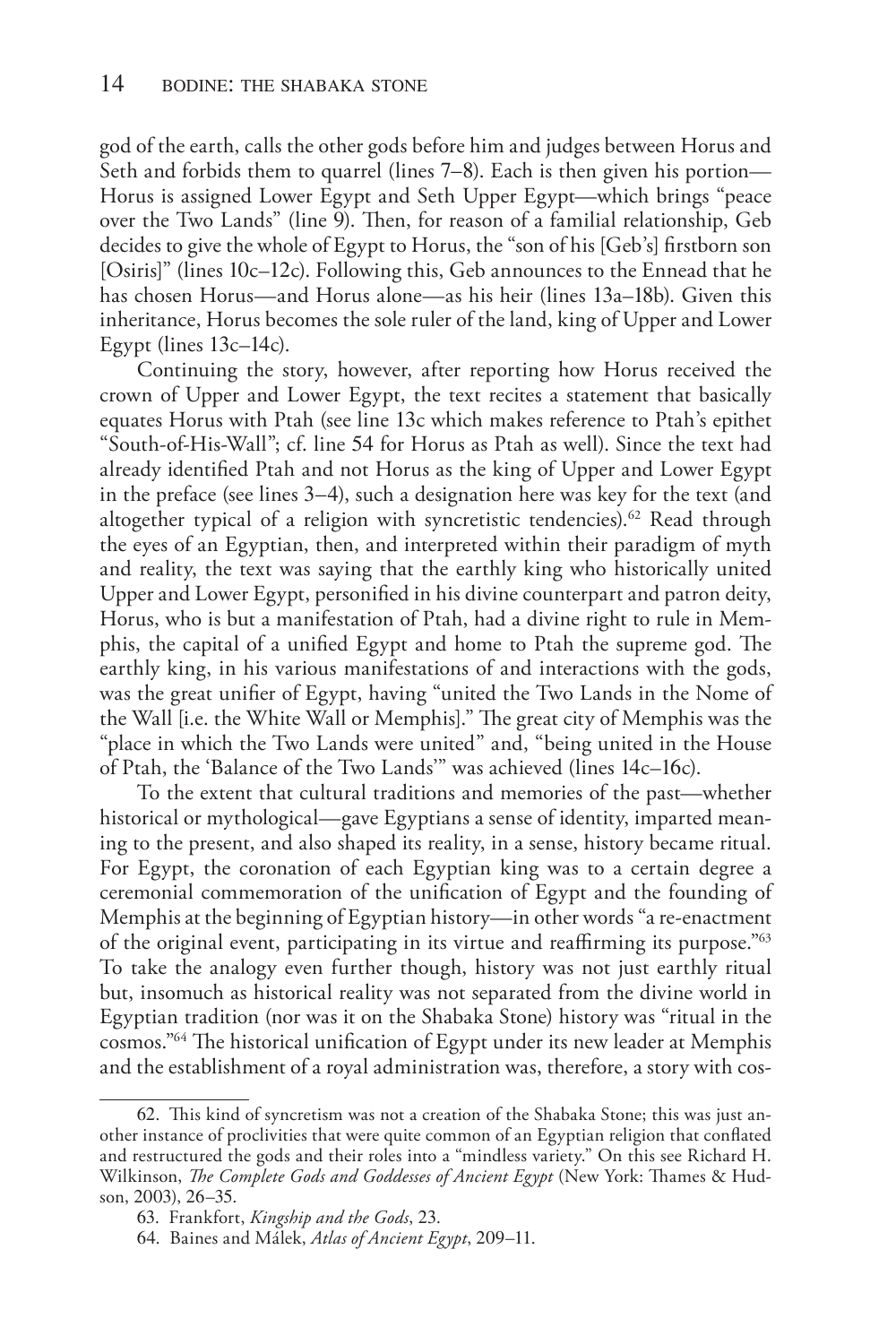mological importance—order in the state meant order in the universe and order in the divine realm. Civilization, as conceived by the Egyptians, with an earthly king who interacted with both the mortal and divine realms, was the realization of a divine plan, "a god-given" right that was "established when the world was created" and which formed "part of the universal order."65

The above in mind, it was pointed out long ago by Sethe that the text on the left-hand side of the Shabaka Stone read like a "dramatic" text. By this it was meant that the text is formed as a drama or a play to be performed as part of a ritual. The text on much of the left-hand side of the stone is divided into short sections where, accompanied by brief explanatory narration, various gods have responsive dialogue with each other. The text would thus have a priestly narrator who delivered its prose sections and, at appropriate times, each "god" would participate in the presentation in dialogue form. The text thus served as a liturgical composition for a drama of succession involving the new king. A kind of "mystery play of succession," such a reenactment was not just a mere representation of the past, but rather an act that had power, an act which changed the present actuality in an important way; it was a ceremony which established the bond between the Egyptian state and the divine realm in the person of the king, affirming his right to rule and maintain the established order of things as a bridge between the two.<sup>66</sup>

The view of the text as a "dramatic" text, however, has not gone unchallenged. Iversen, in some brief remarks a few decades ago, opposed such an interpretation. In his opinion, the explanation that certain passages were stage directions and components of a ritual was based on a faulty "conception of the sequence of columns" and, when rearranged according to Iversen's layout, the text's dramatic character could no longer be supported. For Iversen, the text was not so much a dramatic play as it was what he called "mythical historiography."67 Iversen's own words are instructive:

[T]he mythical events chronicled in the text were obviously considered factual historical events, and against this background the relations between the narrative passages and those in direct speech acquire a very special significance. Throughout the text the speeches were intimately connected with the narratives in so far as they always referred to a specific episode recorded in them, with the obvious purpose to confirm and verify them by the higher authority of the personal utterances...of the mythical figures involved.<sup>68</sup>

Iversen's explanation, then, accounts for the dialogic or dramatic nature of the text by highlighting the fact that the god's interactive speech is merely confirmatory of the narrative passages.

<sup>65</sup>. Henri Frankfort, *Ancient Egyptian Religion: An Interpretation* (Mineola, N.Y.: Dover Publications, 2000), 50.

<sup>66</sup>. Frankfort, *Kingship and the Gods*, 123–25.

<sup>67</sup>. Erik Iversen, "Remarks on Some Passages from the Shabaka Stone," in *Festschrift Elmar Edel* (ed. Manfred Görg and Edgar B. Pusch; Ägypten und Altes Testament 1; Bamberg, 1979), 253–62.

<sup>68</sup>. Iversen, "Remarks on Some Passages from the Shabaka Stone," 260–61.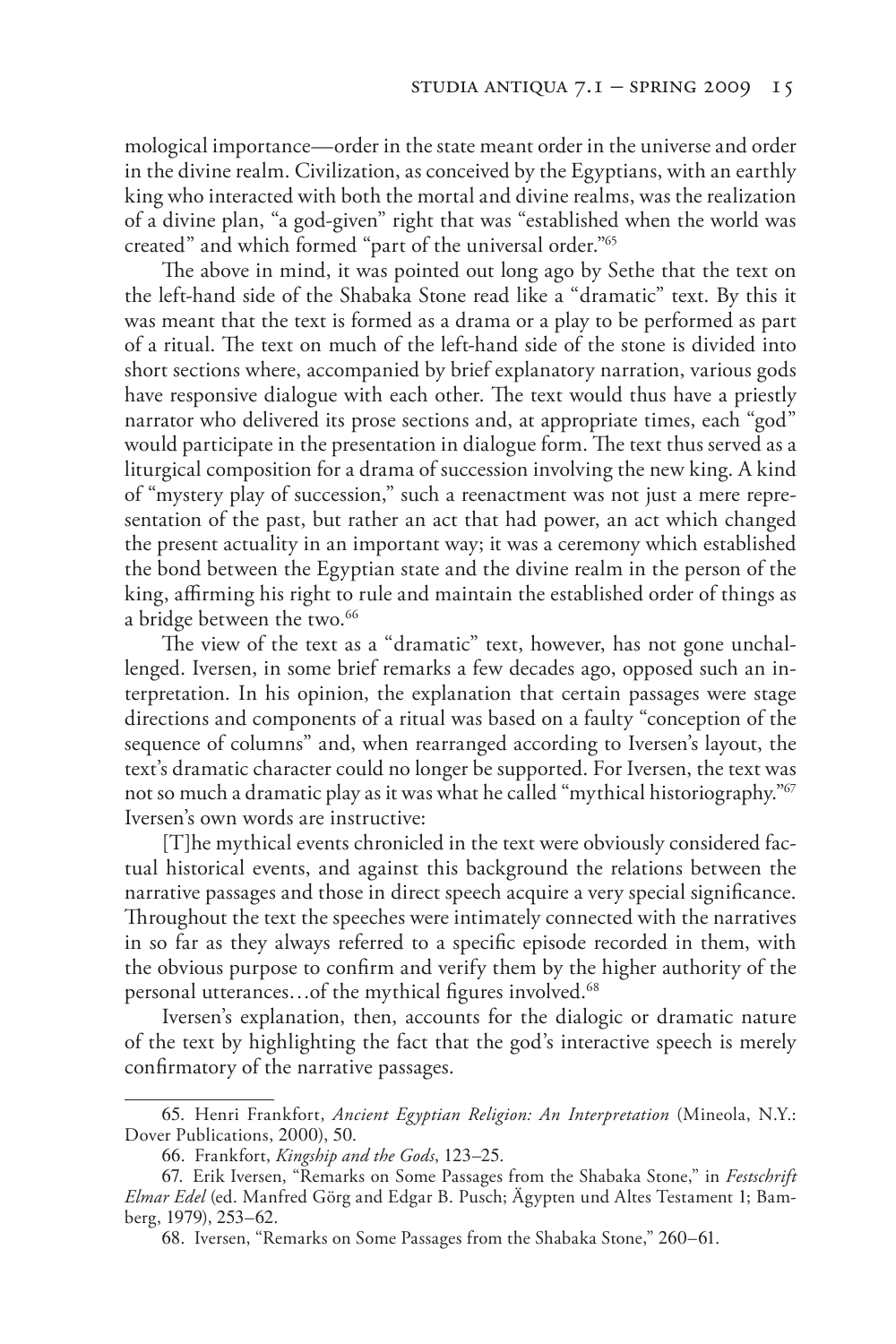Whatever one's inclination, all told, the Shabaka inscription contains a story that reflects the interplay of gods and king in Egyptian historical events, and is a story that does not distinguish between myth and reality. Inasmuch as "historical deeds were supposed to repeat mythical events,"<sup>69</sup> the text is, among other things, a mythical reflection of an historical reality. On the left-hand segment in question, Egyptian historical events are intertwined with the doings of the gods at the "beginning" of history, and such affairs carried meaning for Egyptians in their present in the bridge between the divine and mortal realm—the office of the king, who, though mortal, engaged divinity in his very person.

Reflecting on the above, then, the question of a context for Shabaka's reign is perhaps appropriate. What meaning, if any, did this text have for Shabaka that he went through the trouble of having this story inscribed upon stone? Was this a mystery play, as Sethe and others saw it, narrated by a priestly-lector and acted out by various "gods" in the Temple of Ptah, culminating in Shabaka's coronation as the great unifier of the land and the divinely-approved-of representative on earth—in other words, a liturgy of royal affirmation? Or, was it simply pious propaganda in an attempt to demonstrate Shabaka's right to rule? Regardless, commemorating on stone a mythical story of the unification of Egypt that was familiar to his subject peoples—whether created wholesale from earlier ideas and themes and made anew in an archaizing fashion, or copied and edited directly from earlier text(s) in a classicist way—Shabaka's erection of such a monument was a brilliant move full of significance. Shabaka had conquered Memphis and declared himself a "beloved son of Ptah"; looked at in context, what could be a more potent symbol of power and divine authority than erecting such a stone?

#### **The Theology of the Memphite Priests and the Preeminence of Ptah**

In addition to the historical themes in the inscription on the Shabaka Stone, the theological subject matter is perhaps the stela's leitmotif. The element that combines the two is the god  $P \tanh^{70}$  who is both historically and theologically the centerpiece and focus of the Shabaka Stone.

Ptah appears to be one of Egypt's oldest gods, known from the First Dynasty (ca. 3000–2890 bce) onward and represented in most major Egyptian archaeological sites. Indeed, as already mentioned, Ptah's importance may be attested in the name of Egypt itself. He was the patron god of the craftsmen, metalworkers, artisans, architects, and such, and was closely associated with Memphis where he had a large temple complex. The unification of Upper and Lower Egypt by one ruler, and the establishment of a new royal center at Memphis at the beginning of Egyptian history, as Wilkinson notes, "doubtless had

<sup>69</sup>. Hornung, *History of Ancient Egypt*, 3.

<sup>70</sup>. For a brief overview of Ptah see Wilkinson, *The Complete Gods and Goddesses of Ancient Egypt*, 123–26.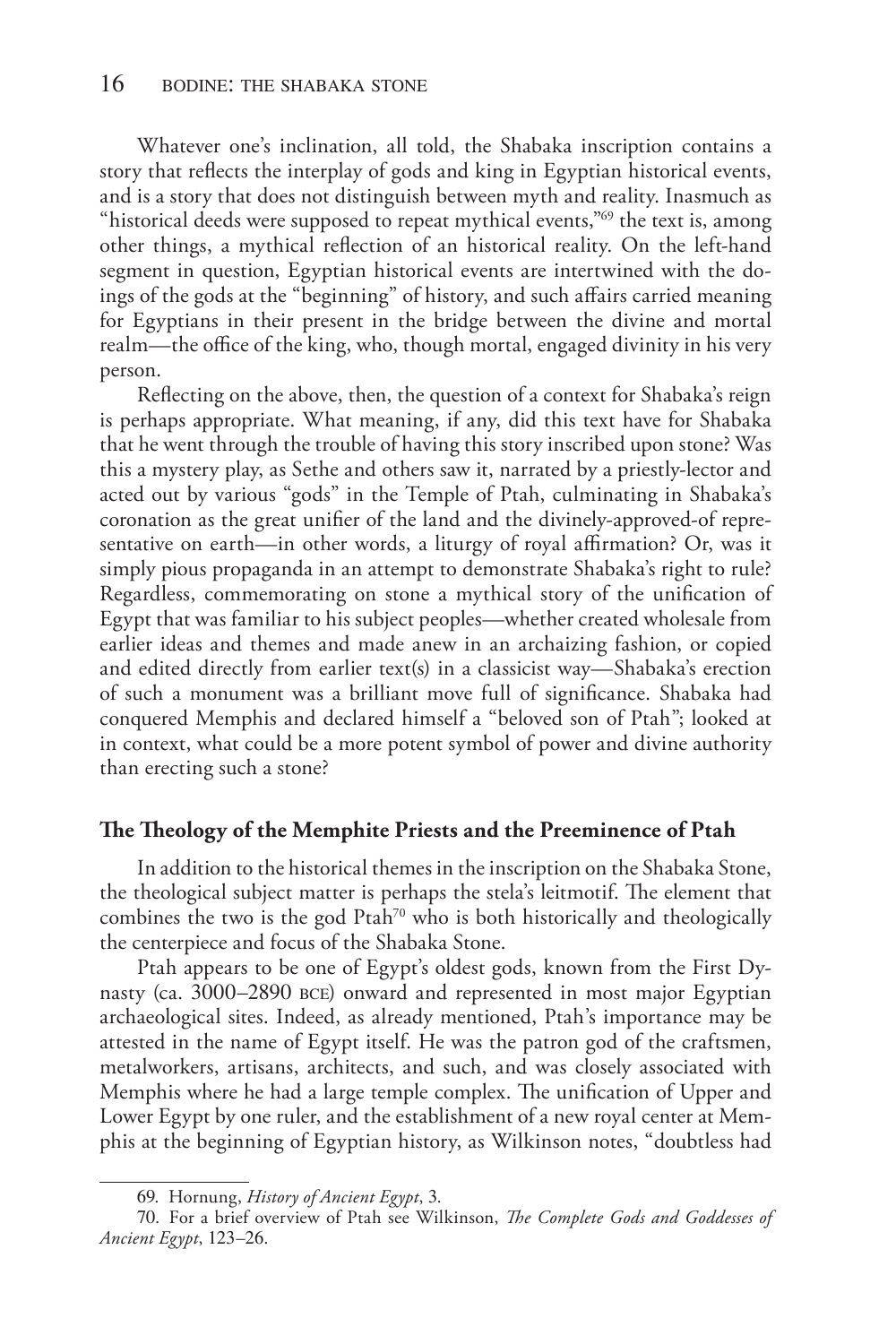a profound effect on the development of Ptah's importance."<sup>71</sup> While he may have started out only as a local deity of little significance, he quickly rose to a prominent position. As Breasted noted long ago, when Memphis took front and center as the administrative capital of a newly created Egyptian state, in the minds of ancient Egyptians "it was but a step to see in Ptah the master craftsman who had created the world."72 So Ptah came to be viewed as a creator-god, the great craftsman of the universe who was the primary source of existence.

Traditionally, the most widespread creation myth of ancient Egypt—among the many versions and representations—was that of the sun-cult at Heliopolis which viewed Atum as Egypt's creator-god. Rising from Nun (the waters of chaos) upon Ta-tenen (the primordial mound) he created the rest of the gods: "Hail Atum," the Egyptian Book of the Dead reads, "who made the sky, who created all that exists . . . Lord of all that is, who gave birth to the gods!"73 The Memphite Theology on the right-hand segment of the Shabaka Stone, however, has a different story to tell.

Beginning with the short horizontal line (line 48) inscribed on the righthand side of the stone among the vertical columns, what has become known to scholars as the Memphite Theology<sup>74</sup> begins with the declaration of "the gods" who came into being in Ptah." The text then continues for another thirteen lines explicating the theology of Ptah as the supreme creator of the gods and all that exists (lines 48–61). Yet, interestingly, Atum still has a prominent—though subservient—role in creation.

Various theological/political explanations have been offered over the years by scholars to explain the dynamics at work in the Memphite Theology with regard to Ptah and Atum. The most common has been the interpretation of the text as a polemic against a competing theology—a political maneuver by the priests of Memphis who wished to discredit the traditional solar theology. A slight modification of this view (though still somewhat political in nature) is that the Memphite priests did not simply wish to completely "conquer and annihilate" the beliefs of the sun-cult; its aim was to "subsume them into a higher philosophy, to take advantage of them by pointing out that they belong to a higher system."75

In contrast to views that incorporate political elements to explain the relation between Ptah and Atum, are the more recent explanations from scholars who argue for theological elements in their interpretations. The descriptions of

<sup>71</sup>. Wilkinson, *The Complete Gods and Goddesses of Ancient Egypt*, 124.

<sup>72</sup>. Breasted, *The Dawn of Conscience*, 34.

<sup>73</sup>. Book of the Dead, Spell 79, as quoted in Wilkinson, *The Complete Gods and Goddesses of Ancient Egypt*, 10.

<sup>74</sup>. The terms "Memphite" and "Theology" were first put together and used in reference to the contents of the Shabaka Stone by Adolf Erman who studied it shortly after Breasted; incidentally, the term has become somewhat synonymous with the Shabaka Stone itself.

<sup>75</sup>. Henri Frankfort et al., eds., *The Intellectual Adventure of Ancient Man: An Essay on Speculative Thought in the Ancient Near East* (Chicago: University of Chicago Press, 1977), 56, 59.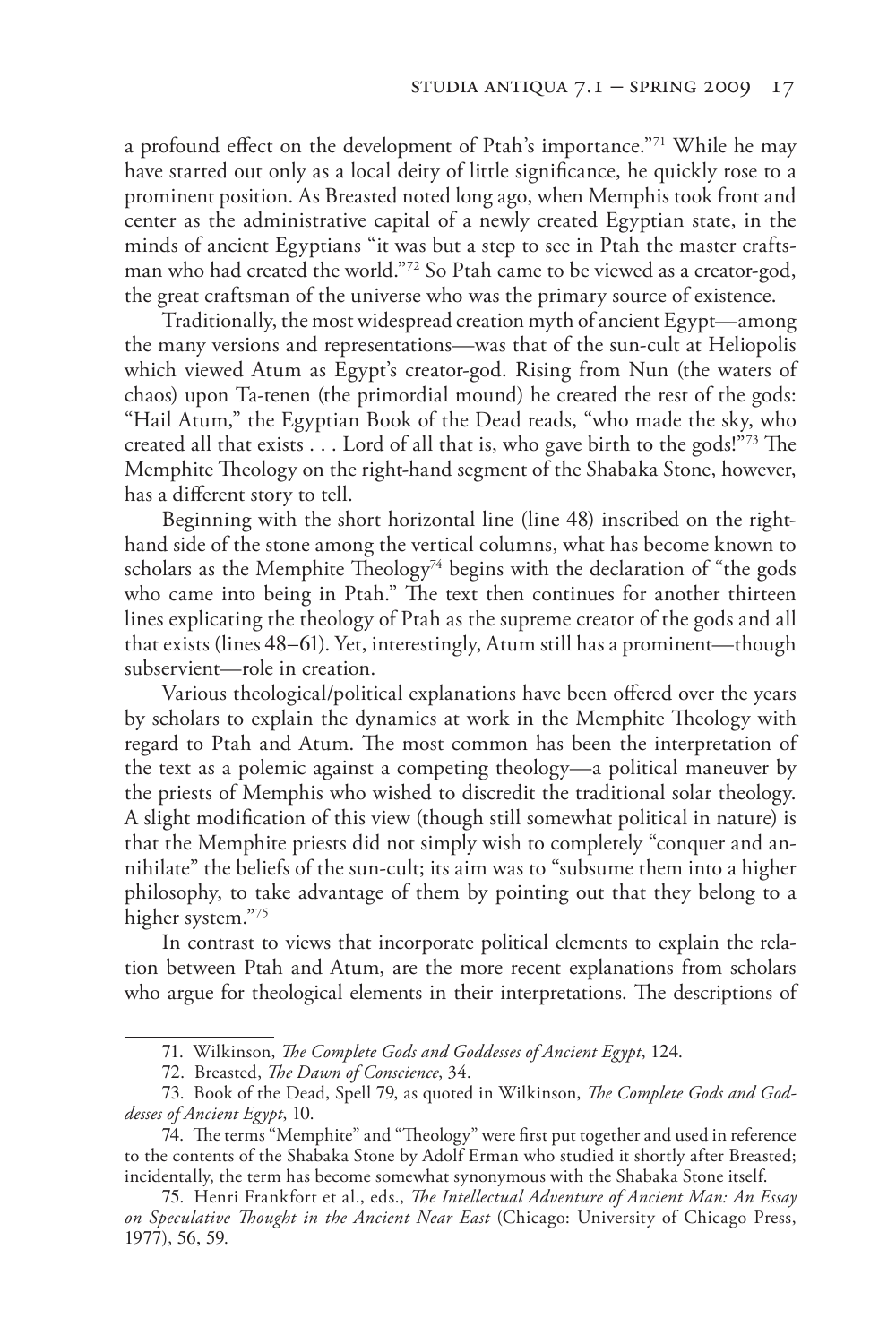the "relations between Ptah and Atum," opines Iversen, "were not attempts to elevate one at the expense of the other, but purely theological attempts to define the difference between creator and demiurge." If the text had been polemical, he says, its rival deity would have been Heliopolitan's true counterpart to Ptah as creator: the sun god Re. For Iversen its discussion was "purely theological"—Ptah was creator while Atum was demiurge (second god) who was a Memphite deity and "not his Heliopolitan counterpart and namesake." Looked at in context with other Egyptian conceptions of creation—where there was an "immaterial creator responsible for creation as such," who is "projected . . . into a second, sensible god" who carries out material creation—the Shabaka text was simply a treatise explicating the local Memphite version of creation.<sup>76</sup> Another view representative of a theological explanation is that of Allen who sees these matters not as "relics of competing theological systems"—and so not polemical in nature—but rather a "persistent syncretism of Egyptian thought" in which religious conceptions continually evolve and progresses into more advanced forms.77 Whatever the case, what is important is that, for the Memphite Theology, Ptah was the great and central figure who preceded and superseded and all other gods.

There is much more to the Memphite Theology, however, beyond a discussion of the relation of Ptah and Atum. A brief look at the text illuminates some of its important features. After some initial introductions about Ptah (lines 48–52b), the Memphite Theology starts by declaring that "through the heart and through the tongue something developed into Atum's image." This something that took shape in the form of Atum was the result of none other than the "great and important . . . Ptah, who gave life to all the gods . . . through this heart and this tongue." True, the text admits, it was through the seed and hands of Atum that the Ennead came forth. But, "the Ennead is teeth and lips in [Ptah's] mouth that pronounced the identity of everything . . . and gave birth to the Ennead." It is through Ptah that all the gods were born, "Atum and his Ennead as well," and that all things came into existence (lines 53–56, 58):78

Thus it is said of Ptah: "He who made all and created the gods." And he is Ta-tenen, who gave birth to the gods, and from whom every thing came forth, foods, provisions, divine offerings, and all good things. Thus it is recognized and understood that he is the mightiest of the gods. Thus Ptah was satisfied after he had made all things and all divine word. . . . Indeed, Ptah is the fountain of life for the gods and all material realities.

The Memphite Theology was clearly setting forth the idea of creation as a combination of both immaterial and material principles, with Ptah serving as the connection between the two. Creation, according to the Shabaka Stone, was both a spiritual or intellectual creation as well as a physical one. It was

<sup>76</sup>. Iversen, "The Cosmogony of the Shabaka Text," 1:489–90; emphasis added.

<sup>77</sup>. Allen, *Genesis in Egypt*, 62.

<sup>78</sup>. As translated by Allen, *Genesis in Egypt*, 43–44.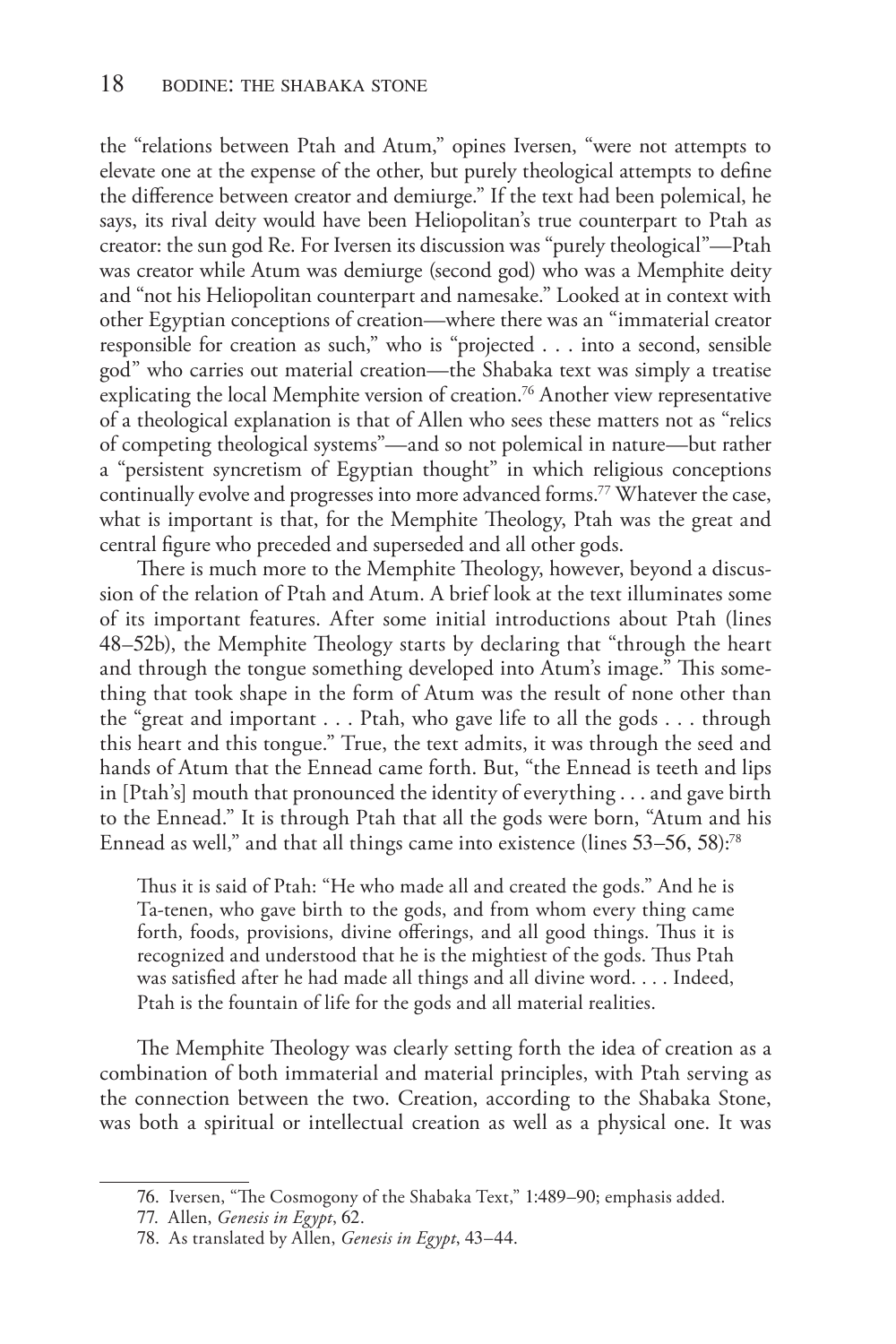through the divine heart (thought)<sup>79</sup> and tongue (speech/word) of Ptah as the great causer of something to take shape in the form of the physical agent of creation Atum, through which everything came forth. Importantly, creation was first and foremost an intellectual activity and only then a physical one. The intellectual principles of creative thought and commanding speech were realized in Ptah and could be said to be embodied in him. He is that which "causes every conclusion to emerge" (line 56).<sup>80</sup> Just as important though, at several points earlier in the text, as well as within the Memphite Theology, Ptah is identified as Ta-tenen, the primeval mound that Atum sat upon arising from the waters of Nun as he created the gods (see lines 2, 3, 13c, 58, 61, and 64). So, while Ptah is the intellectual and creative principle that "in-forms" and precedes all matter, he is also "a physical principle that is the font of all matter, conceptualized in his identification with Ta-tenen," and in his imparting of life to Atum who, standing on Ta-tenen, carried out physical creation. Thus, in keeping with the notion that the things of the universe are for the Egyptians beings with distinct wills and personalities, it is through both spiritual and physical principles and actions—personified in and derived from Ptah—that the world becomes a reality.<sup>81</sup>

It did not take scholars long to recognize that in the ideas of the Memphite Theology there was an approach similar to the Greek notion of logos.<sup>82</sup> The socalled "Logos" doctrine is that in which the world is formed through a god's creative thought and speech—Logos meaning, literally, "Word." The parallels with the creation account in the book of Genesis in the Hebrew Bible, or with the opening chapter of the Gospel of John in the Christian New Testament, are obvious, as with other ancient texts and philosophies.

Naturally, many scholars have tied the bulk of the stone's significance to the portion of the text containing the Memphite Theology—in fact, the major purpose of Breasted producing his "rapid sketch" was to draw attention to the important philosophical ideas set forth in it.<sup>83</sup> Indicative of this position is a statement of Louis Žabkar more than fifty years ago:

One of the most important documents of the entire Egyptian literature . . . is the document of the Memphite Theology. . . . The impact of the Memphite Theology was so fundamental that its effect and influence on Egyptian religious thought remained constant until the end of the Egyptian religion. Unparalleled in the history of the ancient Orient as far as its cosmogonic signification is concerned it traveled from century to century,

<sup>79</sup>. The Egyptians had no word for mind and here expressed the idea of thought as occurring in the heart.

<sup>80</sup>. As translated by Allen, *Genesis in Egypt*, 43–44.

<sup>81</sup>. For a discussion of the Memphite Theology along these lines, and an interpretation of it, see Allen, *Genesis in Egypt*, 43–47.

<sup>82</sup>. Noticed first by Breasted, "The Philosophy of a Memphite Priest," 39.

<sup>83</sup>. See Breasted, "The Philosophy of a Memphite Priest," 40.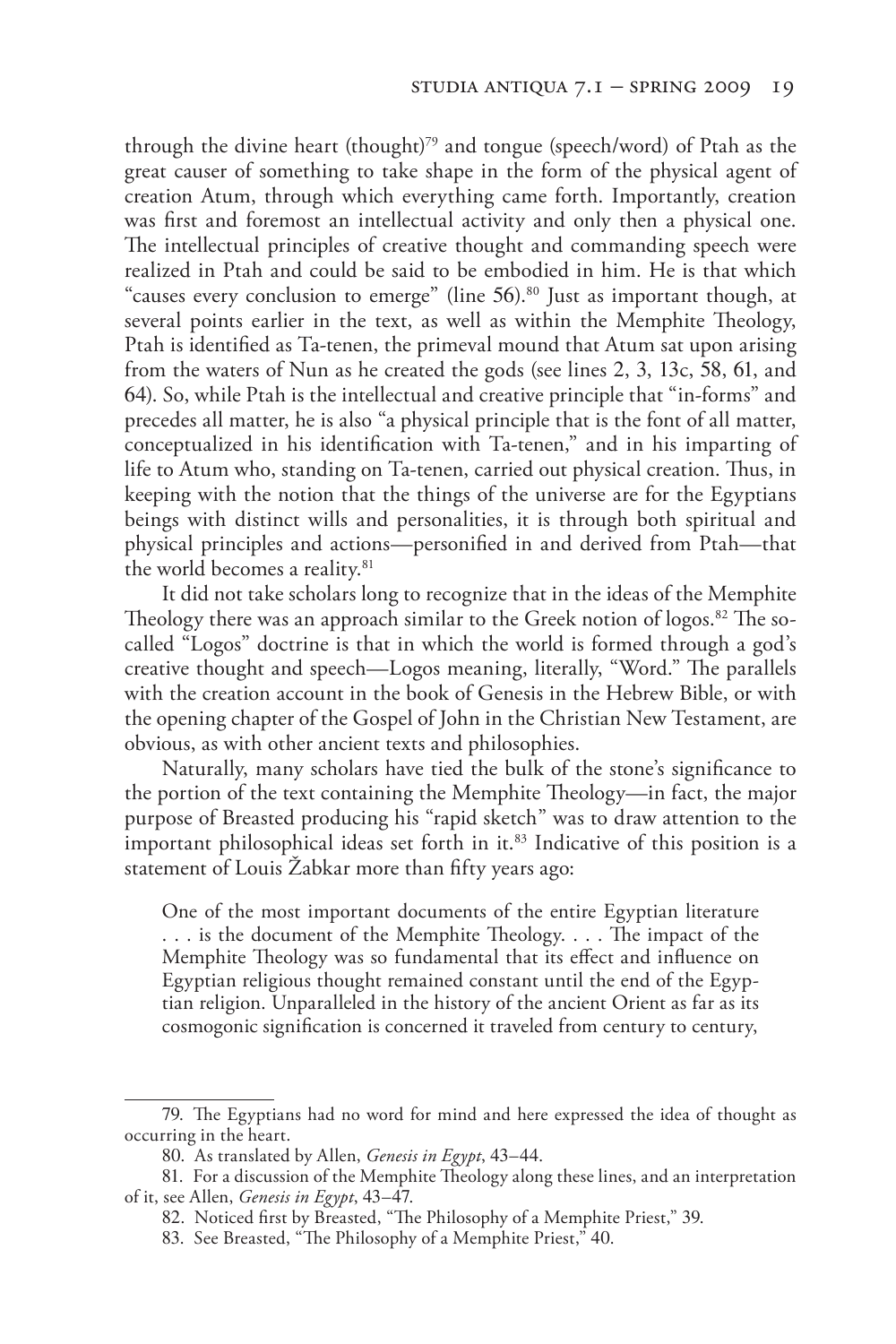from one theological system to another . . . becoming a universal theological theme.84

Whether it was the most important document of Egyptian literature, as Žabkar maintains, is no doubt overstating the case. Still, Žabkar's assessment highlights the obvious philosophical and theological implications of the Memphite Theology.

In his first analysis of the stone it was Breasted's opinion that it contained the "oldest known formulation of a philosophical Weltanschauung."85 Though its philosophical ideas are certainly old, as Allen demonstrates, the Shabaka Stone's theme of an intellectual creation was not the first (it has earlier antecedents in the Coffin Texts of the Middle Kingdom).<sup>86</sup> A lingering question, then, is the Memphite Theology's influence, if any, on later philosophical and theological systems. Unfortunately, similar to inquires into the ideas/source(s) that may have shaped the Shabaka text itself, the question of the Shabaka Stone's influence on later texts is extremely difficult to answer. What is perhaps more important is what can be known: the Shabaka inscription is a reliable witness that serious philosophy did not begin with the Greeks. The stela is excellent evidence that ancient Egyptian cosmologies and cosmogonies were not simply primitive notions or crude attempts to understand the world and the place of humans within it. Rather, such things were a "continual fascination" for Egyptians and their philosophical conceptions were not as undeveloped as was once thought.<sup>87</sup> In spite of the ambiguities of dating the text of the Shabaka Stone, or of its influence on other documents, the extant inscription demonstrates that a philosophical/theological formulation similar to later Greek conceptions is, at the very least, as old as the eighth-century b.c.e. It is very likely, then, as Breasted recognized over a century ago, and as subsequent scholarship has demonstrated, that the Greek's tradition that it received its first philosophical "impulse" from Egypt may be a somewhat truthful statement after all.<sup>88</sup>

#### **Summaries and Celebrations**

Marking the end of the Memphite Theology and its philosophy of creation and cosmos, is a celebration of the supremacy of Ptah and his creative role in poetic fashion that concludes with the following: "Thus were gathered to him all the gods and their kas / Content, united with the Lord of the Two Lands" (line 61). In a befitting manner, the text declares Ptah's preeminence among the gods and also connects his role in creation with his prominent place in the preceding story of unification: Ptah is creator of all and "Lord of the Two

<sup>84</sup>. Louis V. Žabkar, "The Theocracy of Amarna and the Doctrine of the Ba," *Journal of Near Eastern Studies* 13.2 (1954): 87.

<sup>85</sup>. See Breasted, "The Philosophy of a Memphite Priest," 39.

<sup>86</sup>. Allen,*Genesis in Egypt*, 46.

<sup>87</sup>. Allen, *Genesis in Egypt*, 9.

<sup>88</sup>. Breasted, "The Philosophy of a Memphite Priest," 54.